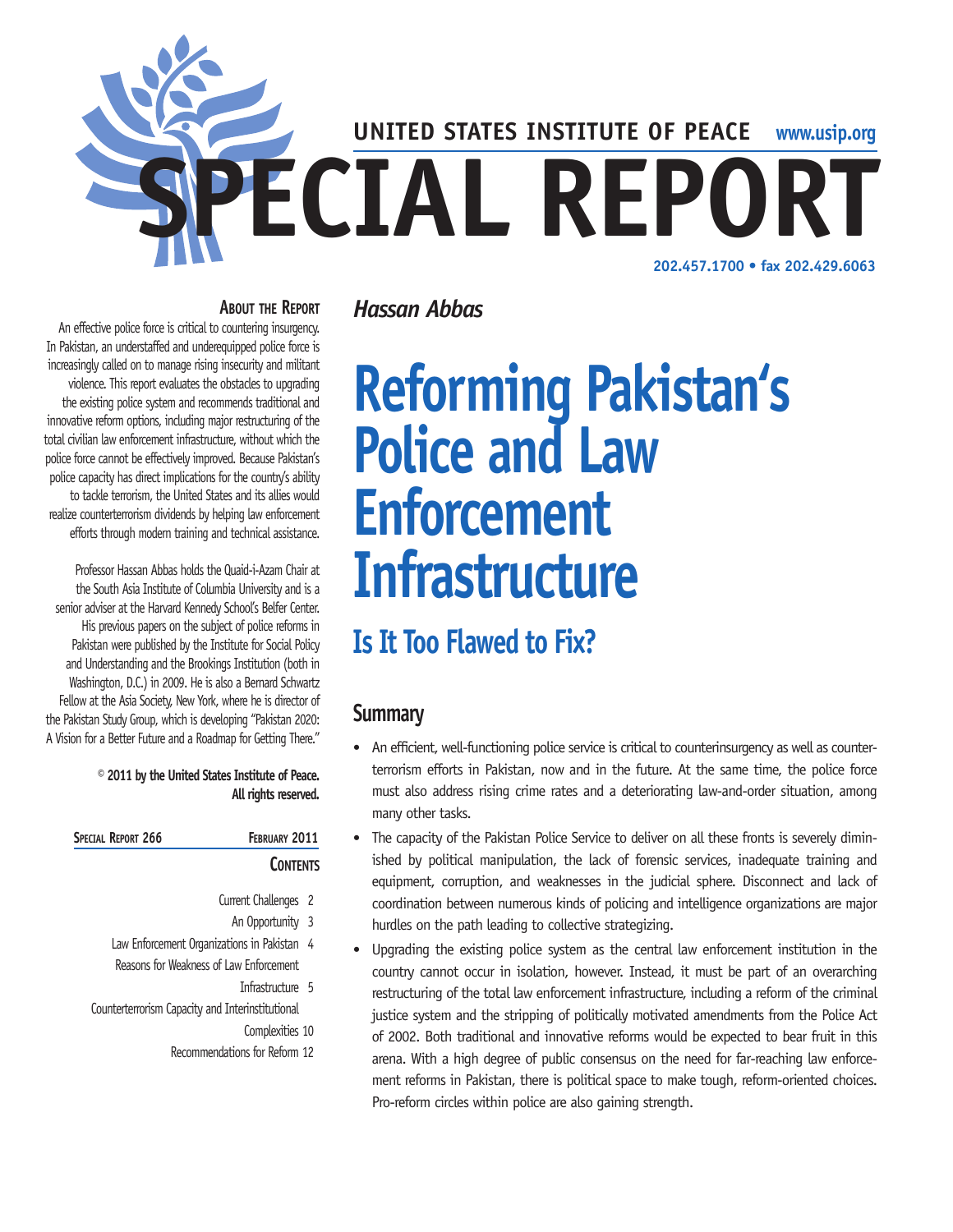#### **About the Institute**

The United States Institute of Peace is an independent, nonpartisan institution established and funded by Congress. Its goals are to help prevent and resolve violent conflicts, promote post-conflict peacebuilding, and increase conflict management tools, capacity, and intellectual capital worldwide. The Institute does this by empowering others with knowledge, skills, and resources, as well as by its direct involvement in conflict zones around the globe.

#### **Board of Directors**

**J. Robinson West** (Chair), Chairman, PFC Energy, Washington, D.C. • **George E. Moose** (Vice Chairman), Adjunct Professor of Practice, The George Washington University, Washington, D.C. • **Anne H. Cahn**, Former Scholar in Residence, American University, Washington, D.C. • **Chester A. Crocker**, James R. Schlesinger Professor of Strategic Studies, School of Foreign Service, Georgetown University, Washington, D.C. • **Kerry Kennedy**, President, Robert F. Kennedy Center for Justice and Human Rights • **Ikram U. Khan**, President, Quality Care Consultants, LLC., Las Vegas, Nev. • **Stephen D. Krasner**, Graham H. Stuart Professor of International Relations at Stanford University • **Jeremy A. Rabkin**, Professor of Law, George Mason University, Fairfax, Va. • **Judy Van Rest**, Executive Vice President, International Republican Institute, Washington, D.C. • **Nancy Zirkin**, Executive Vice President, Leadership Conference on Civil Rights, Washington, D.C.

#### *Members Ex Officio*

**Michael H. Posner,** Assistant Secretary of State for Democracy, Human Rights, and Labor • **James N. Miller,**  Principal Deputy Under Secretary of Defense for Policy . **Ann E. Rondeau,** Vice Admiral, U.S. Navy; President, National Defense University • **Richard H. Solomon,**  President, United States Institute of Peace (nonvoting)

The views expressed in this report do not necessarily reflect the views of the United States Institute of Peace, which does not advocate specific policy positions.

To request permission to photocopy or reprint materials, e-mail: permissions@usip.org

| Year | <b>Total</b><br>attacks | Annual<br>increase $(\%)$ | No.<br>killed | No.<br>injured |
|------|-------------------------|---------------------------|---------------|----------------|
| 2006 | 675                     | 159                       | 907           | 1.543          |
| 2007 | 1,503                   | 129                       | 3,448         | 5,353          |
| 2008 | 2.577                   | 43                        | 7.997         | 9.670          |
| 2009 | 3,816                   | 48                        | 12,632        | 12,815         |

**Table 1. Total Terrorist Attacks in Pakistan, 2006–09**

Source: *Pakistan Security Report 2009* (Islamabad: Pak Institute of Peace Studies, 2010).

• The United States and its allies, especially the EU countries, would reap major dividends from an upgraded police service that has as one of its mandates the interdiction of militants' efforts to disrupt U.S. interests and security. However, donor aid in the form of financial and technical support should be coordinated and targeted toward improved police services, rather than earmarked only for counterinsurgency efforts.

## **Current Challenges**

For many years, Pakistan has been engaged in battling a hydra-headed insurgency in the Federally Administered Tribal Areas (FATA) and parts of the Khyber Pakhtunkhwa Province (KPP, formerly known as North-West Frontier Province). An expanding terrorist campaign targeting Pakistan's major cities is inextricably linked to this insurgency. The growing number of suicide attacks across Pakistan underscores the dangerous nature of the crisis.1 From 2002 to 2005, the total number of suicide attacks in Pakistan was fifteen, while over the next four years (i.e., the 2006–09 period), the number rose to around two hundred. The statistics on the numbers killed or injured are astounding if all terrorist attacks and consequent casualties are included (table 1).

Pakistan has suffered more than 30,000 casualties in the war on terror so far.<sup>2</sup> This trend continues: around 2,250 civilians and security personnel lost their lives in 2010 alone at the hands of terrorists.3 While those under fire are chiefly religious leaders challenging extremists, politicians associated with progressive political parties, and innocent civilians, the police are increasingly being targeted as a symbol of the state. Terrorists understand well that the military and the police are their most important enemies.

The changing tactics and targets of the various terrorist groups operating in the country pose a formidable challenge to a police force with limited resources, poor training, and inadequate equipment. Pakistan's civilian law enforcement structure has failed to develop any systematic and advanced counterterrorism strategy owing to the lack of modern investigative tools, requisite skills, and incentives. For the same reasons, it is no surprise that the rate of crimes not associated with terrorism has also jumped in recent years. Law-and-order duties and VIP protection responsibilities consume a significant chunk of police resources.<sup>4</sup> The lack of forensic support further diminishes police effectiveness and capacity to deliver. Corruption, nepotism, and political manipulation are rampant; they damage police integrity, credibility, and public image. An additional impediment to criminal law enforcement is the ineptitude of Pakistan's judicial sector.

Police capacity is critical for tackling terrorism and controlling insurgency-infested areas. A growing body of empirical research has established that law enforcement, not military force, is the most effective tool for this task.<sup>5</sup> As Christine Fair of Georgetown University's Edmund A. Walsh School of Foreign Service aptly observes, "A police-led effort would be better than one led by the army, as the history of successful insurgency movements in disparate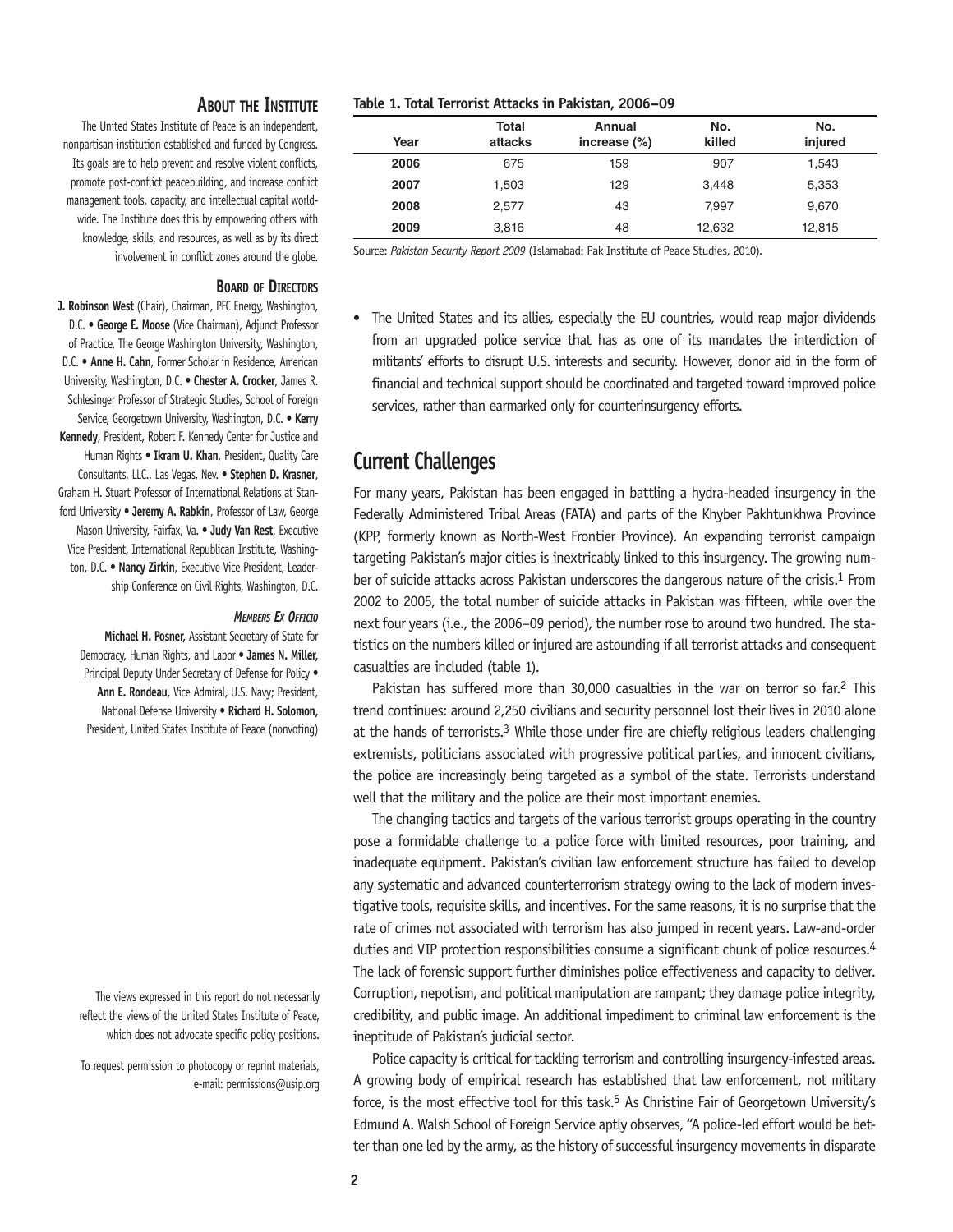theatres across the globe shows."6 A RAND Corporation study titled *How Terrorist Groups End* also provides evidence that effective police and intelligence work, rather than the use of military force, delivers better counterterrorism results.7 Douglas P. Lackey in a counterterrorism article goes a step further when he argues, "The killing of civilians by terrorists is not war, but murder, so the social genre of terrorism is crime, and terrorists should be classified as criminals," and from this premise he rightly deduces, "If terrorists are criminals, their natural antagonists are the police."<sup>8</sup> As he points out, most of the activities considered vital for any counterterrorism effort fall within the scope of standard police activity, including the forensic analysis of terrorist attack sites, gleaning information from abandoned terrorist camps, searching suspected terrorist locations, the penetration of terrorist organizations by undercover agents, surveillance of suspicious sites, monitoring suspects, and maintaining databases of suspects. Hence, whether it is to combat insurgency or terrorism, a good police force is any state's best bet.

Military operations can substitute for police action in certain circumstances, but that creates a new set of issues, ranging from high civilian casualties to human rights violations. A disproportionate use of force is almost always counterproductive. Most militaries, including that of Pakistan, are not trained or equipped to deal with internal law-and-order crises. Ideally, the military should act as a backup force that is ready to move in if needed in support of police action.

This report evaluates the capacity and performance of Pakistan's civilian law enforcement structure in relation to counterterrorism efforts, with a special focus on police forces. The attention to law enforcement as a whole is warranted as the law enforcement infrastructure includes all police departments (provincial and federal), various investigative organizations, specialized forces (including paramilitary units that support police work), and intelligence outfits that share information with police. The police force is the central institution in the law enforcement structure of any state, but it is not the only one, and therefore it cannot be treated in a vacuum. After a brief explanation of why police reforms in Pakistan are essential and possible, the report examines the current state of the Pakistan police force in terms of infrastructure and manpower. It then evaluates obstacles to reform and considers (1) traditional reform options that, if implemented, could upgrade and improve the existing police system to effectively support counterinsurgency and counterterrorism measures and the goal of mitigating extremism in society, and (2) innovative reform options, including a major restructuring of existing police organizations or the creation of new police organizations to circumvent and reach beyond traditional problems. Effective remedies for the shortcomings of the police service likely depend on equally far-reaching reforms of the criminal justice system and political administrative changes. The counterterrorism operations led by Pakistan's armed forces (especially the army and air force) in FATA are beyond the scope of this report.

# **An Opportunity**

With the increasing insecurity and instability in the country, the government of Pakistan must consider making major changes to the police and other law enforcement structures and the coordination mechanisms these various entities use in their counterterrorism efforts. Some initiatives have been launched in this direction since 2009. For instance, additional recruiting from a pool of retired army soldiers is being considered to raise specialized counterterrorism units in each province.<sup>9</sup> Yet the expert consensus is that Pakistan lacks the local expertise and capacity to achieve a turnaround in law enforcement performance on its own. The time is ripe for U.S. and international support to Pakistan in this sphere. Helping the police and civilian intelligence agencies with modern training and technical assistance would pay counterterrorism dividends for the United States and the EU.

*Whether it is to combat insurgency or terrorism, a good police force is any state's best bet.*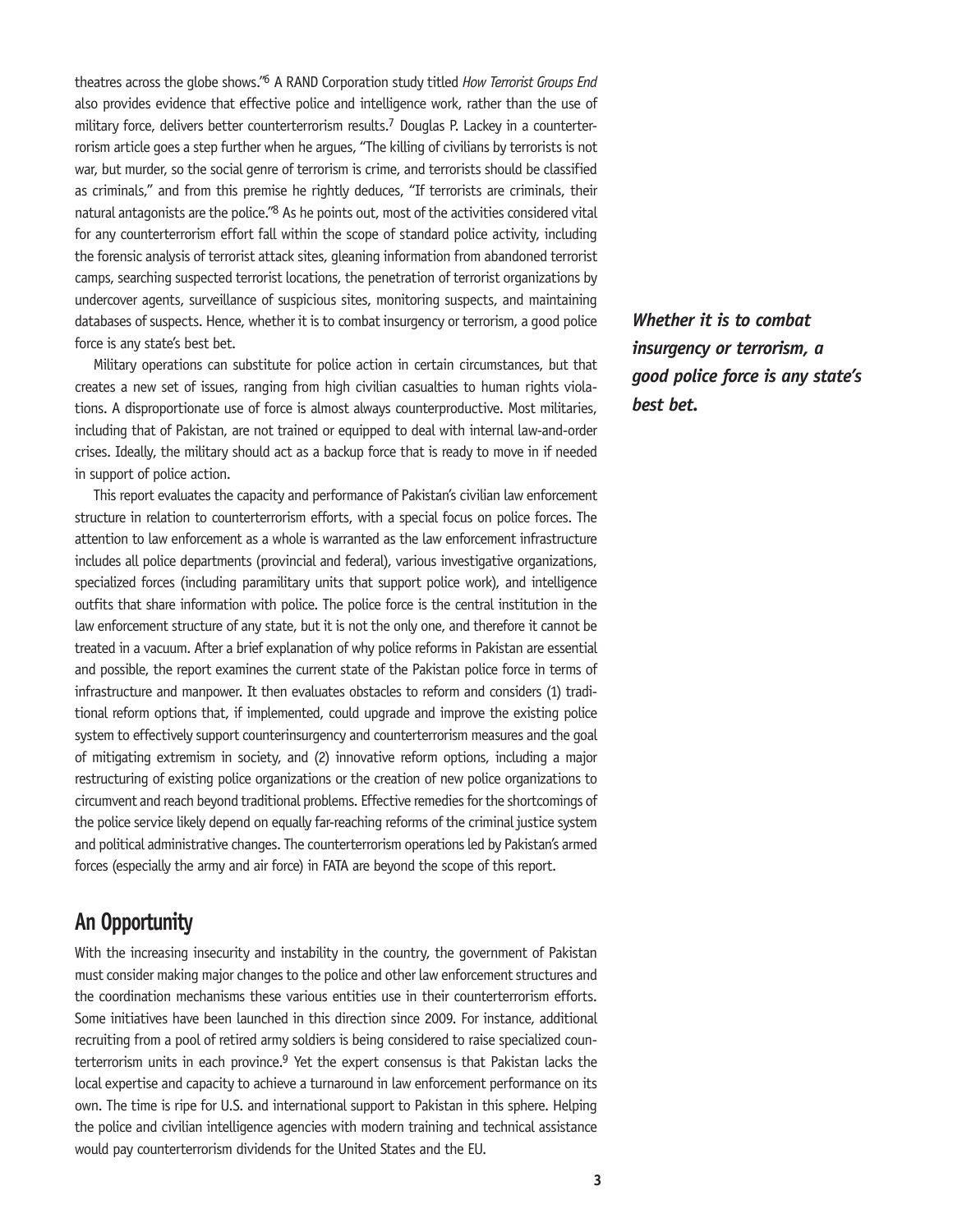Admittedly, the task is not easy; the obstacles on the path of police reform in Pakistan are potent and entrenched. Moreover, for Pakistan to attract international assistance it needs to introduce concrete and well-thought-out organizational reforms in the law enforcement sector as well as in the related intelligence infrastructure. Such reforms have not been forthcoming thus far. Moreover, building the capacity of only one segment of the law enforcement infrastructure is impractical, as overarching reform is needed. In other words, the counterterrorism capacity of the police service cannot be improved in isolation; a comprehensive approach is necessary. Rule of law, a critical prerequisite for democracy, is also closely linked to effective law enforcement. Nevertheless, the stakes are simply too high for international partners to walk away from the challenge. It is undeniable that successful police reforms that enhance Pakistan's counterterrorism performance and strengthen the rule of law will stabilize Pakistan and improve the prospects of peace in the region.

The Obama administration's revitalized engagement with Islamabad provides a unique opportunity to usher in significant law enforcement reform on an urgent timetable to improve Pakistan's counterterrorism capacity. This addresses one of the most vital U.S. interests in the country and the region—preventing the sanctuary of global terrorists with the aim and capacity to strike the United States and its allies. The episode involving Faisal Shahzad, a Pakistani American who tried to explode a bomb in Times Square in New York in May 2010, is a case in point. The United States has signaled its willingness to assist in this area under the Enhanced Partnership with Pakistan Act of 2009, but the issue deserves priority treatment.

# **Law Enforcement Organizations in Pakistan**

Before reform measures can be considered, a clear understanding of the present status of the law enforcement structure is essential. There are two sets of law enforcement organizations in Pakistan: those that operate under the federal government, and the provincial police organizations. Nineteen major organizations operate directly under the federal government dealing with a variety of law enforcement responsibilities (including intelligence gathering, border and coast surveillance, and policing) and answering to different authorities. The total strength of all law enforcement and intelligence services' officials at the disposal of the federal government (with cross-provincial jurisdiction) is approximately 210,000.10 Rarely do these organizations coordinate their plans and activities or strategize together. The chain of command of the organizations varies, which further complicates coordination and collective policy planning. As a result, decisions are often poorly implemented.

The eighteen federal law enforcement organizations (figure 1) can be grouped into four broad categories:

- *Forces under the Ministry of the Interior.* These forces include five paramilitary organizations, namely, the Pakistan Rangers (Sindh and Punjab), the Pakistan Maritime Security Agency, the Frontier Corps (KPP and Balochistan), and the Frontier Constabulary and Northern Areas Scouts (Gilgit-Baltistan), in addition to the Islamabad Police and the Federal Investigation Agency (FIA).
- • *Police planning and management organizations under the Ministry of the Interior.* These include the National Police Bureau, the National Police Management Board, the National Police Foundation, and the National Public Safety Commission. The National Counter-Terrorism Authority (NACTA) is the latest organization to be included in this category.
- • *Other federal organizations.* In this category are those organizations that are not under the direct control of the Ministry of the Interior. They include the National Highways and Motorway Police (under the Ministry of Communications), the Pakistan Railways Police (under the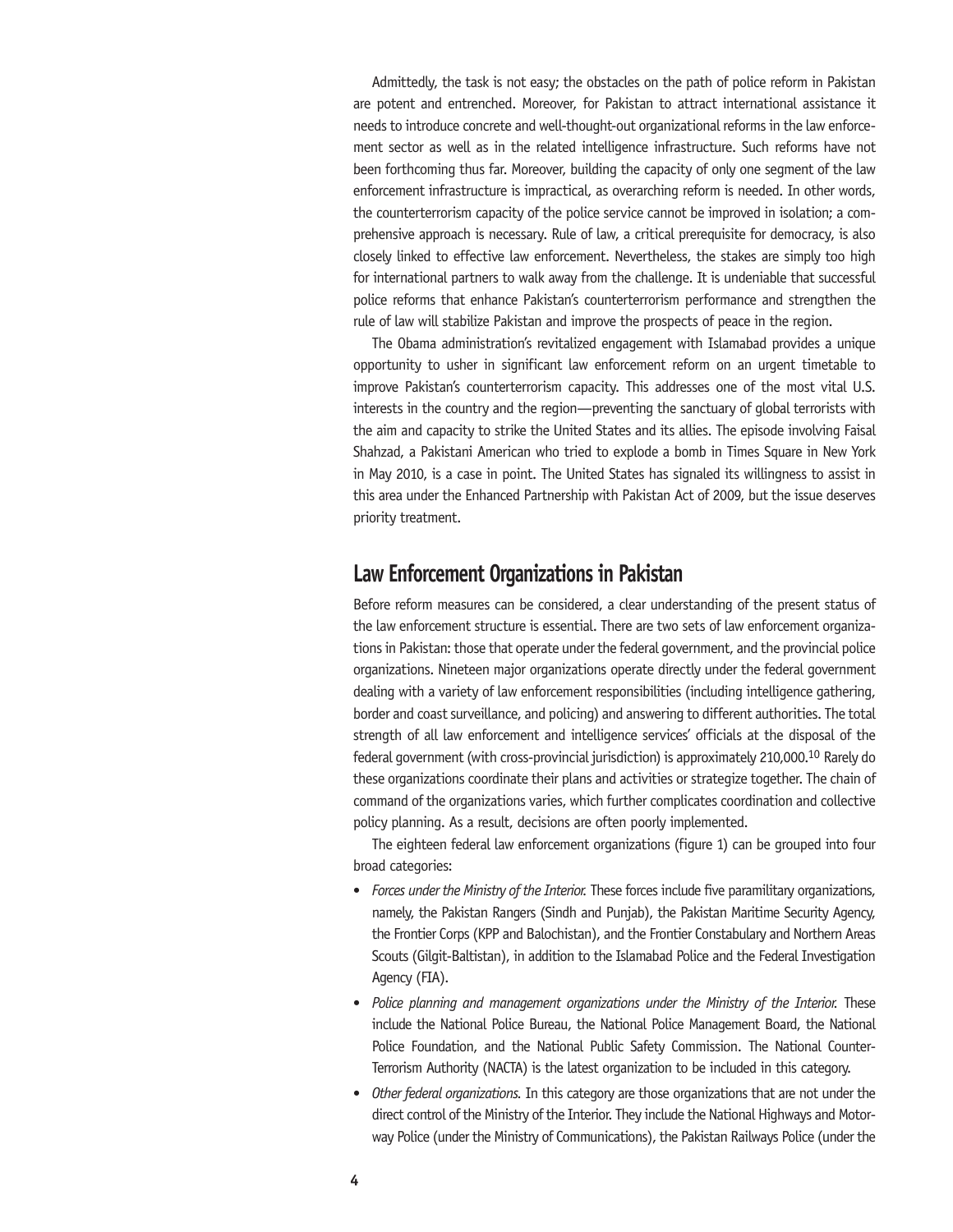#### **Figure 1. Police Organization in Pakistan**



Ministry of Railways), the Airport Security Force (under the Ministry of Defense), and the Anti-Narcotics Force (under the Ministry of Narcotics Control).

• *Intelligence organizations.* The Intelligence Bureau (IB), a civilian agency, and Inter-Services Intelligence (ISI), led by a serving army lieutenant general, are the two major intelligence outfits. They have regional and provincial offices throughout Pakistan.

A brief description of responsibilities, jurisdiction, and chain of command of these organizations is given in the appendix. $11$ 

The second category of law enforcement infrastructure comprises the four provincial police organizations, as well as those operational in Gilgit-Baltistan and Azad Jammu and Kashmir (AJK). These provincial and regional police organizations are all organized along similar lines and abide by the same set of laws and rules. For instance, the procedural criminal laws (i.e., the Pakistan Penal Code, the Code of Criminal Procedure, and the Qanun-e-Shahadat Order) are uniformly applicable to all parts of the country (except FATA). The Police Service of Pakistan (PSP), a federal service recruited through the Federal Public Service Commission, provides more than 80 percent of senior supervisory officers (with the rank of assistant superintendent of police and above, who act as subdivisional police chiefs) to the provincial police departments. Its recruitment, training, and career management (including transfers to provinces and federal law enforcement agencies) are managed by the Establishment Division (federal government), though PSP officers report to provincial governments and draw their salaries from provincial budgetary provisions. These PSP officers can be assigned to any province, but lower ranks of police are permanent employees of provincial police organizations and cannot be transferred outside their respective provinces. Since the British era, this complicated service structure has created an elitist PSP that is a source of frustration for junior ranks. The statistics in table 2 indicate police strength and resources in the four provinces, AJK, and Gilgit-Baltistan.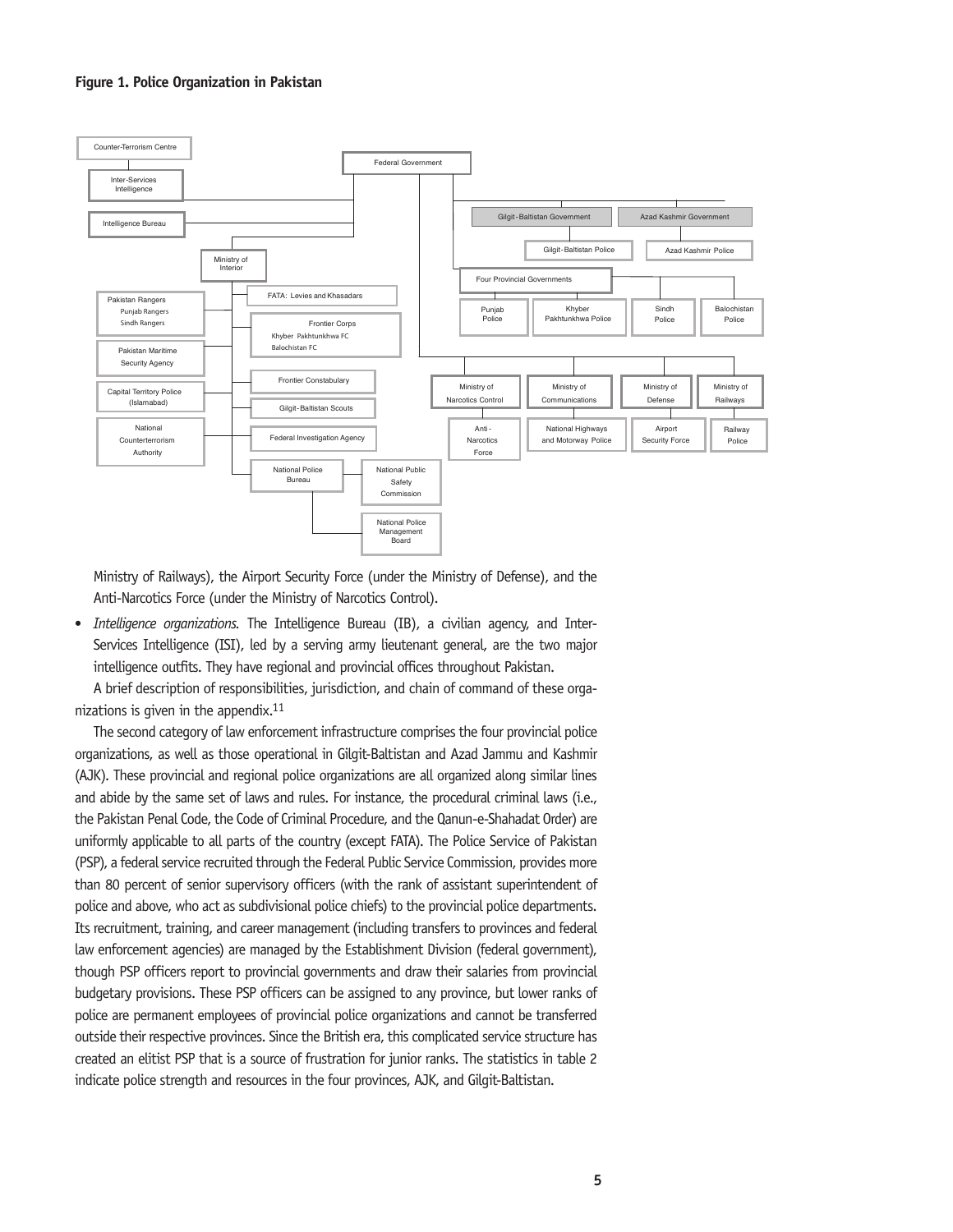|  | Table 2. Police Organizations in the Provinces, AJK, and Gilgit-Baltistan |  |  |  |  |  |
|--|---------------------------------------------------------------------------|--|--|--|--|--|
|--|---------------------------------------------------------------------------|--|--|--|--|--|

|                               | <b>Population</b> |                        |                        | Budget 2009<br>(millions of |
|-------------------------------|-------------------|------------------------|------------------------|-----------------------------|
| <b>Province</b>               | (millions)        | <b>Police stations</b> | <b>Police strength</b> | rupees)                     |
| Punjab <sup>a</sup>           | 93                | 637                    | 170,031                | 43,000                      |
| <b>KPP</b> b                  | 21                | 250                    | 55,000                 | 9,677                       |
| Sindh                         | 36                | 440                    | 70,133                 | 24.900                      |
| Balochistan <sup>C</sup>      | 8                 | 84                     | 46.022                 | 3,500                       |
| Gilgit-Baltistan <sup>d</sup> | 2                 | 26                     | 4,662                  | 450<br>(approx.)            |
| AJKe                          | 5                 | 42                     | 8.373                  |                             |
| <b>Total</b>                  | 165               | 1,479                  | 354,221                | 82,513                      |

a. Abida Ellahi, "Overview of Police in Pakistan," *scribd.com,* December 13, 2010, www.scribd.com/doc/24031499/ Pakistan-Police.

b. For the latest data, see Government of Khyber-Pakhtunkhwa, "White Paper 2010–11," Finance Department, June 12, 2010.

c. Balochistan Police, "Annual Policing Plan 2007–08," 2007, www.balochistanpolice.gov.pk.

d. Since the promulgation of the Gilgit-Baltistan Empowerment and Self-Governance Order of 2009, the police in that region now fall under the direct supervision of the government of Gilgit-Baltistan. Also, a new force named the Karakoram Security Force is being raised (by recruiting 1,500 employees) to manage the highways in the area.

e. "More ASIs, Constables to Enroll in AJK," *Pakistan Observer,* June 13, 2010, pakobserver.net/detailnews. asp?id=26876.

## **Reasons for the Weakness of the Law Enforcement Infrastructure**

There is a broad consensus in Pakistan that after decades of abuse and neglect, its police force is failing to combat crime effectively, uphold the law, provide basic security to citizens, and fight growing militancy. Since its inception in 1947, despite frequent ethnic confrontations, sectarian battles, and sharp rises in criminal or insurgent activity, policymakers have never put the law enforcement and police sector at the top of their priority list for investment and reform. As a result, the overall police infrastructure is poorly organized. Many reports were commissioned to improve policing standards, but either their recommendations were too general or the governments of the day lacked the will to implement the recommended changes. Some of the major reasons relevant to police engagement in counterterrorism activities are insufficient numbers and scant resources, institutional disconnect, political challenges, corruption, and lack of modernization.

#### *Insufficient Numbers and Scant Resources*

Pakistan's total population is estimated to be around 180 million, and the combined federal and provincial law enforcement forces (including paramilitary and related wings of the intelligence organizations) have a total strength of close to 575,000 personnel.<sup>12</sup> Thus, the police–population ratio is one police official for every 304 persons. On paper, Pakistan is in better shape than, say, India, where there is on average one policeman for every 794 people. Pakistan also fares well vis-à-vis the UN standard for peacetime policing, which recommends one police officer for every 400 persons.13 However, given the nature of the crisis in Pakistan, especially the heightened terrorist activity and insurgency situations in FATA and parts of Balochistan Province, coupled with rising crime figures nationwide, the numbers are not as good as they appear. Moreover, the UN standards assume an efficient, well-resourced, honest police force, which is not the case in Pakistan. And the ratio worsens if only forces directly involved in routine police work are counted and the paramilitary forces with a specific focus (such as maritime and airport security) and administrative personnel in various ministries and intelligence organizations are excluded.14

*There is a broad consensus in Pakistan that . . . its police force is failing to combat crime effectively, uphold the law, provide basic security to citizens, and fight growing militancy.*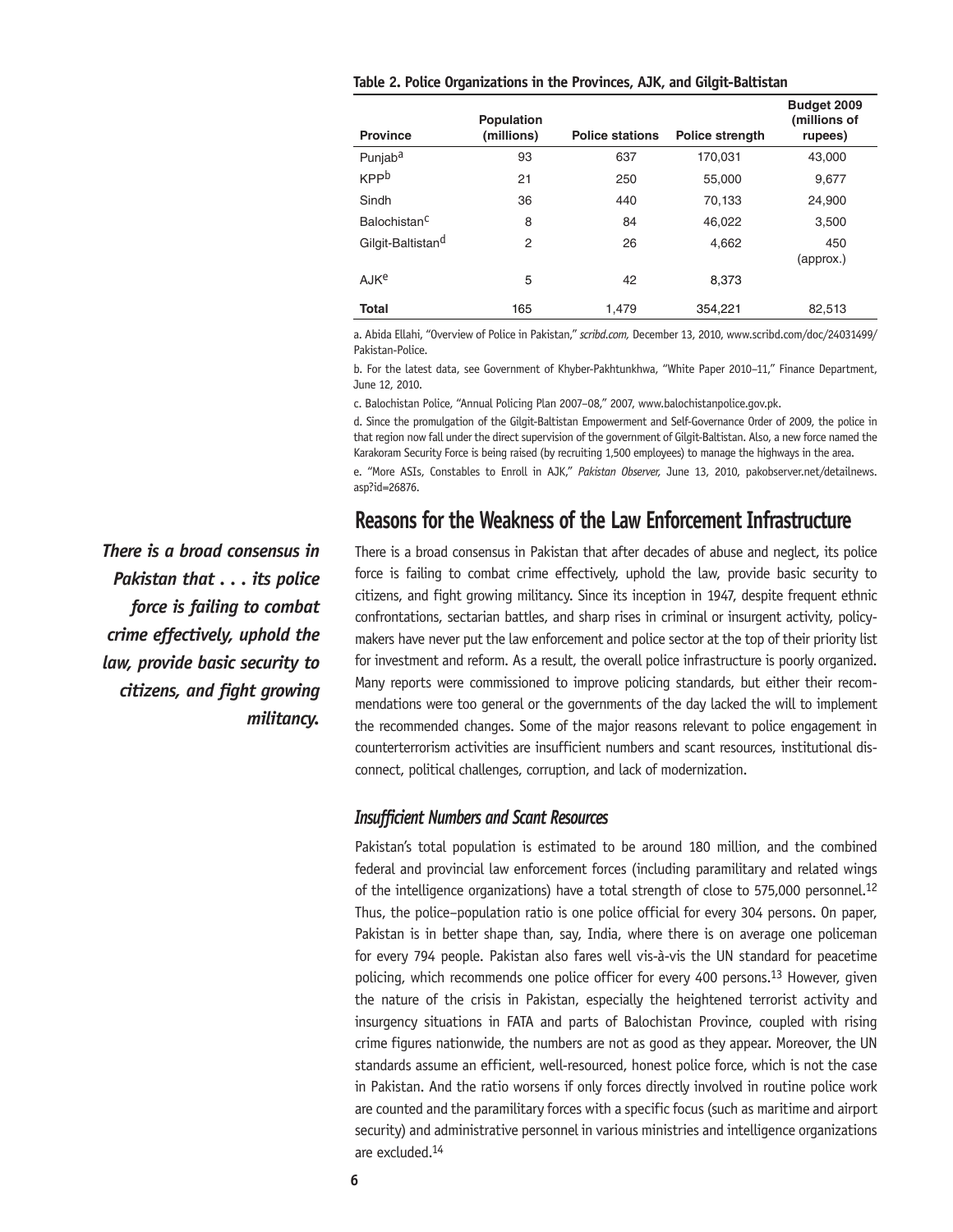In the domain of counterterrorism, despite the sharp rise in terrorist attacks across the country, no significant investment has been made in specialized expertise. For instance, the FIA's Special Investigation Group, which is responsible for investigating major terrorist attacks in the country, has a very limited number of terrorism specialists. Its number of investigators has only recently risen from a mere thirty-seven to eighty-seven (plus thirteen additional specialists in explosives, banking, and law).15

#### **Provincial Police Forces, Islamabad Police, and Others**

While substantial financial commitments have been made to increase the police capacity in KPP, the KPP administration has serious concerns about the availability of funds. For example, recruitment has increased substantially, shooting up to 78,320 in 2010–11 after attaining levels of 55,450 in 2009–10 and 50,892 in 2008–09, according to the KPP government, and the financial budget for police has more than doubled over the past five years.<sup>16</sup> However, unexpectedly large increases in salaries, health care costs, and compensation for police officials killed in the line of duty have depleted the funds needed for expansion.

Fortunately, the belated but critical U.S. support for the provincial police force has helped the institution through increased resources and enhanced professional expertise to tackle terrorism. The support included specialized training for officers, the upgrading of police stations in sensitive areas, funds for the establishment of the first police academy for women, and the provision of protective gear, modern communications systems, and vehicles to KPP police.17 The U.S. Department of State's Bureau of International Narcotics and Law Enforcement Affairs deserves credit for some of these initiatives. However, this new partnership has not proceeded without hitches: more than 3,000 bulletproof jackets given by the United States to KPP police and the Frontier Corps languished at the Islamabad airport for months in 2010, apparently because of poor coordination between various departments, including the Ministry of the Interior, the Ministry of Commerce, and Pakistan International Airlines, which operates under the Ministry of Defense.<sup>18</sup>

Punjab Province has also made a significant contribution to increasing police capacity in the 2009–10 budget.<sup>19</sup> A sharp rise in terrorist attacks in Punjab, especially in Lahore, targeting religious institutions and police infrastructure convinced the provincial government of the need to increase resources for police. However, so far the only effect has been an increase in salaries for police officials, which is a positive change but far from what is needed to transform the institution. The chief of police in Lahore, Mohammad Aslam Tareen, aptly argues, "We are in transformation period where we badly need huge reforms in the police department," while emphasizing the need for "adopting a joint strategy among security agencies, police, and public."<sup>20</sup> For example, while there are around 170,000 police officials in Punjab, there are only 82,000 weapons and 5,000 bulletproof vests for the officers.21 After a major terrorist attack against two religious centers of the Ahmiddiya community in Lahore in May 2010, senior police officials admitted that the department faces a serious shortage of equipment and lacks training.<sup>22</sup> In Sindh Province, while a lobby within the Sindh police in support of change has been gaining strength, no reforms of substance have been implemented. An analysis conducted by some pro-reform police officers concluded that nothing short of a "cultural transformation" in the police institutions would bear any fruit.<sup>23</sup> The analysis revealed the following: junior officers, who manage police stations, are unqualified for the job; ordinary police officials work between sixteen and eighteen hours a day; and an insufficient number of police in urban centers has compromised law enforcement efficiency.<sup>24</sup> Unprecedented levels of street crime and a consistent pattern of ethnic and sectarian-motivated target killings in Karachi are just one indication of the nature of the challenge.

*In . . . counterterrorism, despite the sharp rise in terrorist attacks across the country, no significant investment has been made in specialized expertise.*

*Pro-reform police officers concluded that nothing short of a "cultural transformation" in the police institutions would bear any fruit.*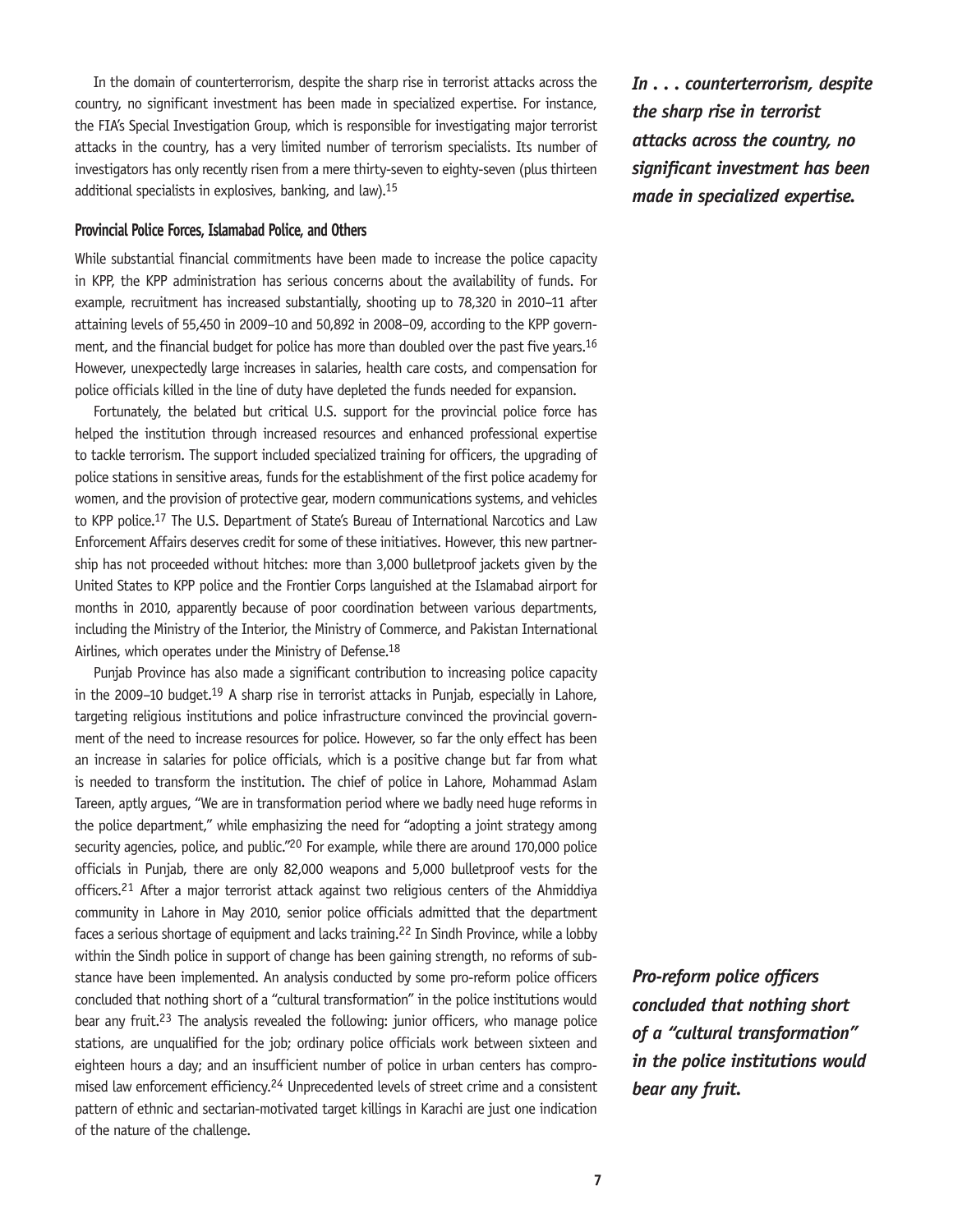The situation in Balochistan is even more desperate. In January 2010 in Quetta city, hundreds of police officials surrounded the governor's and chief minister's residences to protest low salaries. The protesting officers used official weapons for aerial firing, blocked various roads, damaged vehicles, and beat up civilians.25 Though stern action was taken against senior officials, the only improvement made after the crisis ended was an increase in the compensation for police personnel killed by terrorists while on duty.

Islamabad police also suffer from inadequate force numbers. It is especially surprising in light of the nature of the threat to the capital city. As the Pakistani writer Ayesha Siddiqa points out, how can 11,000 cops effectively guard (and in some cases monitor) 81 embassies, 76 ambassadors' residences, 22 UN offices, 14 hospitals, 20 universities, 1,044 schools and colleges, 77 markets, and 305 madrassas?26 In addition, they have to protect the head of state, government, and other dignitaries who visit the capital. It is an impossible task.

The resource capacity of law enforcement organizations, other than the provincial police forces, is inconsistent. The National Highways and Motorway Police, established in 1997, is one of the most efficient organizations in the country and an almost corruption-free institution as a result of higher salaries, good training facilities, recruitment on merit, and the availability of modern equipment.<sup>27</sup> However, other federal law enforcement organizations, such as the Pakistan Railways Police and the Airport Security Force, have not been that fortunate. In recent months the Pakistan Railways Police could not install donated scanners at two important and vulnerable stations because of a lack of funds, and its request for closedcircuit cameras in twenty-three large railway stations has not been fulfilled.28 Similarly, the Airport Security Force continues to use a type of bomb detector at one of the largest airports whose export from the UK was banned after it led to the deaths of 275 people.<sup>29</sup>

#### *Institutional Disconnect*

In accordance with the constitution of Pakistan, which provides for a federal system of government, the four provincial governments are directly responsible for law-and-order functions. Consequently, the police are supervised at a provincial level. Police and paramilitary forces in the capital city of Islamabad and Levies and Khasadars in FATA, however, are under the direct jurisdiction of the federal government. The police of AJK and Gilgit-Baltistan are managed by their respective governments (somewhat similar to the situation in the provinces), although the federal government has more direct leverage because of the special legal status of these regions. PSP officers who serve in senior supervisory positions all across Pakistan are deemed employees of the federal government even when they serve in provincial police institutions. In case of a center–province tussle, the central government can recall any PSP officer or refuse to send any requisitioned officer to a province. The federal government's discretionary authority has sometimes been misused for political ends, making the work environment for police officials very hard and strenuous.

The police forces in each of the provinces act independently of each other, and there is no nationwide integration in terms of training standards and coordination. The federal interior ministry exercises overall supervision, but provincial inspector generals of the police service report directly to their respective chief ministers and are funded from the provincial government. In addition, there is no standardized system of hiring, transferring, and promotion in the four provincial police departments, which creates employment disparities. Lack of coordination among provincial police services often leads to poor information sharing and ineffective monitoring of criminal and terrorist networks.

*The police forces in each of the provinces act independently of each other, and there is no nationwide integration in terms of training standards and coordination.*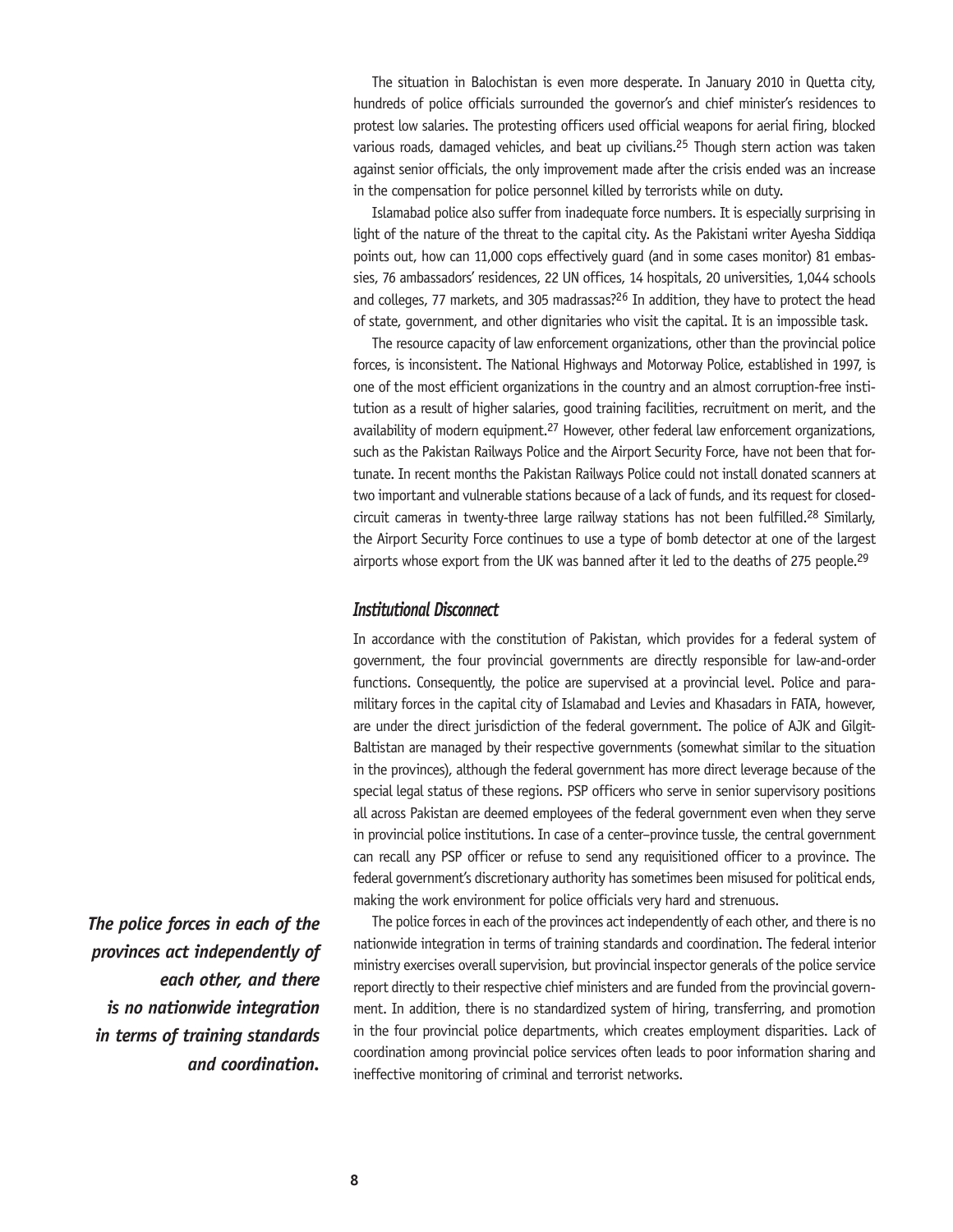#### *Political Challenges*

The police in Pakistan have traditionally been used by the state to suppress dissent and tame opposition.30 Many senior police officers became politicized in recent decades in an attempt to be in the good books of one political party or the other, and prized field appointments are often made based on political connections. Ironically, the Police Act of 1861 (along with the Police Rules of 1934), a colonial legacy that was meant to control people rather than serve them, remained applicable in Pakistan as a central law (with very minor modifications) until 2002, when a reform-oriented Police Order replaced it. The autocratic and oppressive nature of the old law negatively affected police culture and the professionalism of the force.

Improvements to correct years of oversight of the police were attempted during the Musharraf era. For instance, the Police Act of 2002 emulated the Japanese National Safety Commission system in institutionalizing oversight of the police by public representatives at various levels, and independence of the prosecution service was encouraged to keep police high-handedness in check. Additionally, mechanisms for registering complaints against police were streamlined. However, these adjustments were deemed contrary to the political interests of the legislators (mostly feudal and partisan) aligned with Musharraf at the time, and thus were diluted through amendments.

In rural areas (almost 60 percent of the country), local police officers can influence the fate of politicians in elections by allowing or curbing rigging. Moreover, feudal and tribal elements in remote areas often use police for torturing or "teaching a lesson" to their opponents, who are mostly peasants. Hence, they need influence with the police. Therefore, while Musharraf's new law was very good on the books, few of the changes were ever implemented, and various amendments inspired by political expediencies were incorporated into the law in 2004, thus nullifying the intent and purpose of the original 2002 act. This is a clear indication of the level of politicization in decision making pertaining to the police force; even well-thought-out plans are virtually impossible to implement without strong political will.

#### *Lack of Modernization and Corruption*

The police in Pakistan have a terrible reputation, and ordinary people often avoid approaching police to report crime or communicate grievances.<sup>31</sup> There is a general perception that the institution of the police is corrupt, institutionally incompetent, and brutal. Consequently, justice is elusive, insecurity is rampant, and ordinary citizens are the victims of this system. Even internal police assessments acknowledge the police force's lack of credibility in the public eye.<sup>32</sup> However, in the overall scenario and in comparative terms, police performance is not much different from the functioning of customs officials, bureaucrats running the provincial and federal secretariats, and the intelligence services. The police officers get the most blame because they are visible to everyone and are expected to do everything in Pakistan, from crisis management to resolving political and legal disputes, in addition to facing the wrath of people venting their frustrations over blunders committed by the country's leadership, both political and military. Still, the police force cannot be defended for its routine excesses, violations of human rights, and inefficiency.

The police regularly use torture to elicit confessions because they lack other, more sophisticated means of investigation. Unfortunately, Pakistan's forensics capabilities are rudimentary at best. Until the late 1990s the country had only one major laboratory (located in Rawalpindi), staffed by a handful of experts, and only under "special circumstances" (i.e., in high-profile cases) could a police officer get access to this resource. In the 2002–07 period four additional laboratories were sanctioned, one in each provincial capital. Even though the increased capacity is a significant improvement, the forensic services still can-

*The police in Pakistan have a terrible reputation, and ordinary people often avoid approaching police to report crime or communicate grievances.*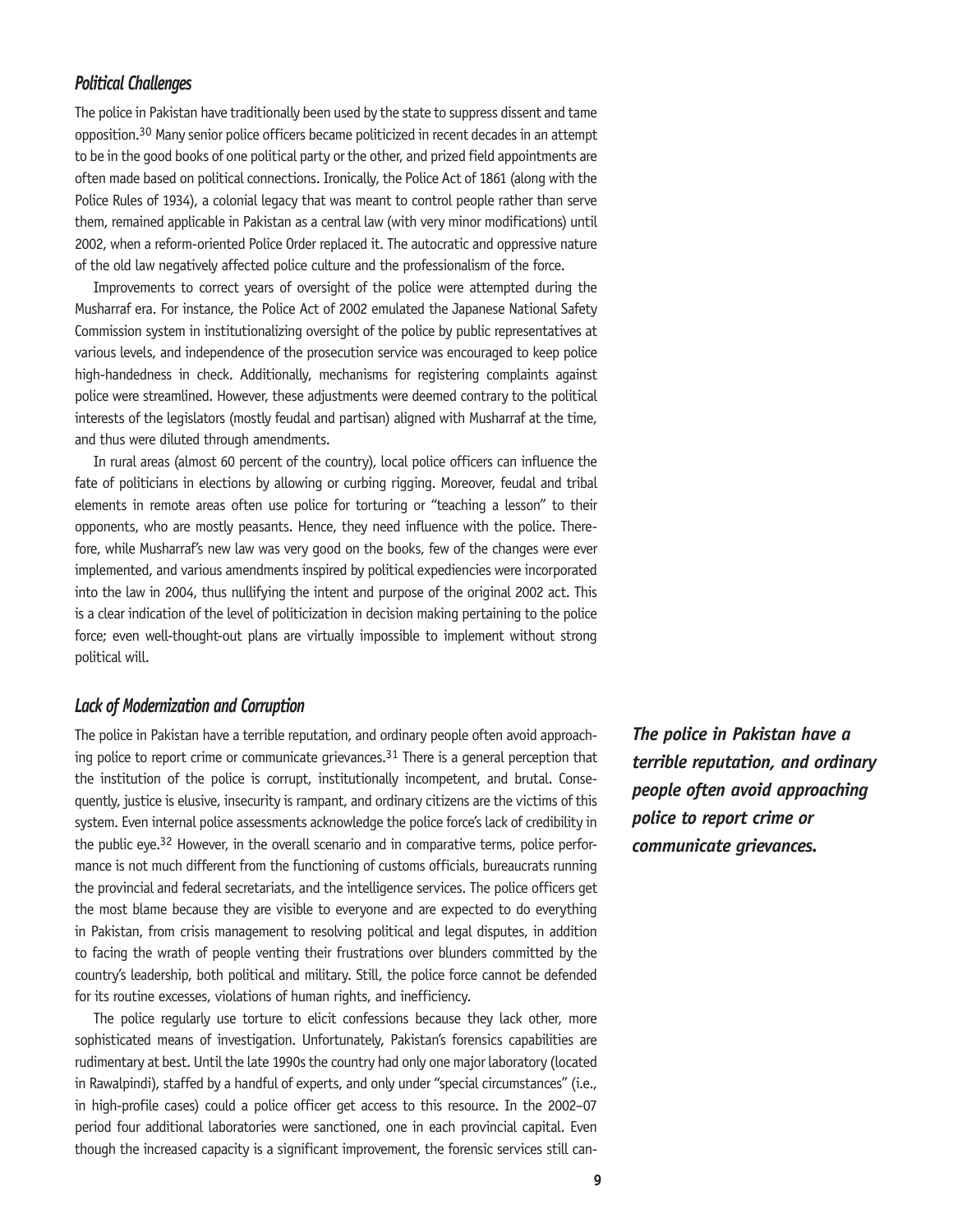not meet the demand. In fact, the Sindh laboratory is not even fully functional. Therefore, cases for evaluation are sent to Islamabad, as happened with the evidence collected from the crime scenes of the major terrorist attacks in Karachi in recent months.<sup>33</sup> Despite a \$40 million grant from the Asian Development Bank to the Sindh police to upgrade the existing Sindh Forensic Science Laboratory in Karachi and set up two new facilities in the interior of the province, in Hyderabad and Larkana, almost no progress has been made.<sup>34</sup> Because of budgetary constraints, the government has also discontinued funding for the envisioned National Forensic Science Agency headquarters and its main laboratory in Islamabad.35 As a result, only a DNA laboratory is operating.

A lack of attention to developing modern investigation and interrogation techniques is another serious issue. Most police officers vie for command positions in investigative work because the primary work of any police force is not even considered a field job,<sup>36</sup> which is a mandatory requirement for promotion to a senior supervisory role.<sup>37</sup> Only very recently has the government considered a proposal to declare service in the Investigation Wing a field posting, to encourage prime officers to work in this area. This development will remove the anomaly, which has so far deterred many professionally competent officers from serving in the Investigation Wing; officers will now be able to count their service with the Investigation Wing as a two-year field posting.

Most police training schools are in a deplorable state due to a paucity of funds. The instructors are often officials who were removed from field duties for political reasons, and it is hardly surprising that the performance of a demoralized and sidelined faculty leaves much to be desired. Fortunately, there is some international interest in revitalizing this area. The U.S. government is supporting the KPP government in building an additional police academy, which is a positive investment.<sup>38</sup> France is sending experts to conduct training at police academies in Pakistan, and funds from the EU are likely to be geared toward enhancing police training standards.<sup>39</sup> British assistance to Pakistan's FIA is especially noteworthy here.40 However, based on interviews with government officials in the United States, France, and the UK, it appears that much more coordination is needed among international donors involved in supporting Pakistan's law enforcement capacity, as the support currently shows some level of duplication. Perhaps Pakistan can facilitate synchronization in this sector.

# **Counterterrorism Capacity and Interinstitutional Complexities**

The Pakistani police force was traditionally not trained for counterterrorism. Indeed, for reasons of lack of training and insufficient capacity already mentioned, it is barely able to operate as an entity in checking crime and carrying out basic law-and-order functions. However, current circumstances have upended the traditional model and thrust the police into the forefront of the counterterrorism effort. Lack of police expertise in countering the growing extremist menace is undermining the stability of the Pakistani state and claiming thousands of lives in terrorist attacks. This shortcoming is catastrophic, as counterterrorism will be part of the portfolio of the Pakistani police for years to come.

In the counterterrorism segment of the larger law enforcement sphere, a number of overarching problems are obvious impediments to reform efforts. Four warrant special attention, for without remedial measures to treat these major inadequacies, reform of the law enforcement sector, especially in the counterterrorism domain, cannot succeed.

*Lack of police expertise in countering the growing extremist menace is undermining the stability of the Pakistani state and claiming thousands of lives in terrorist attacks.*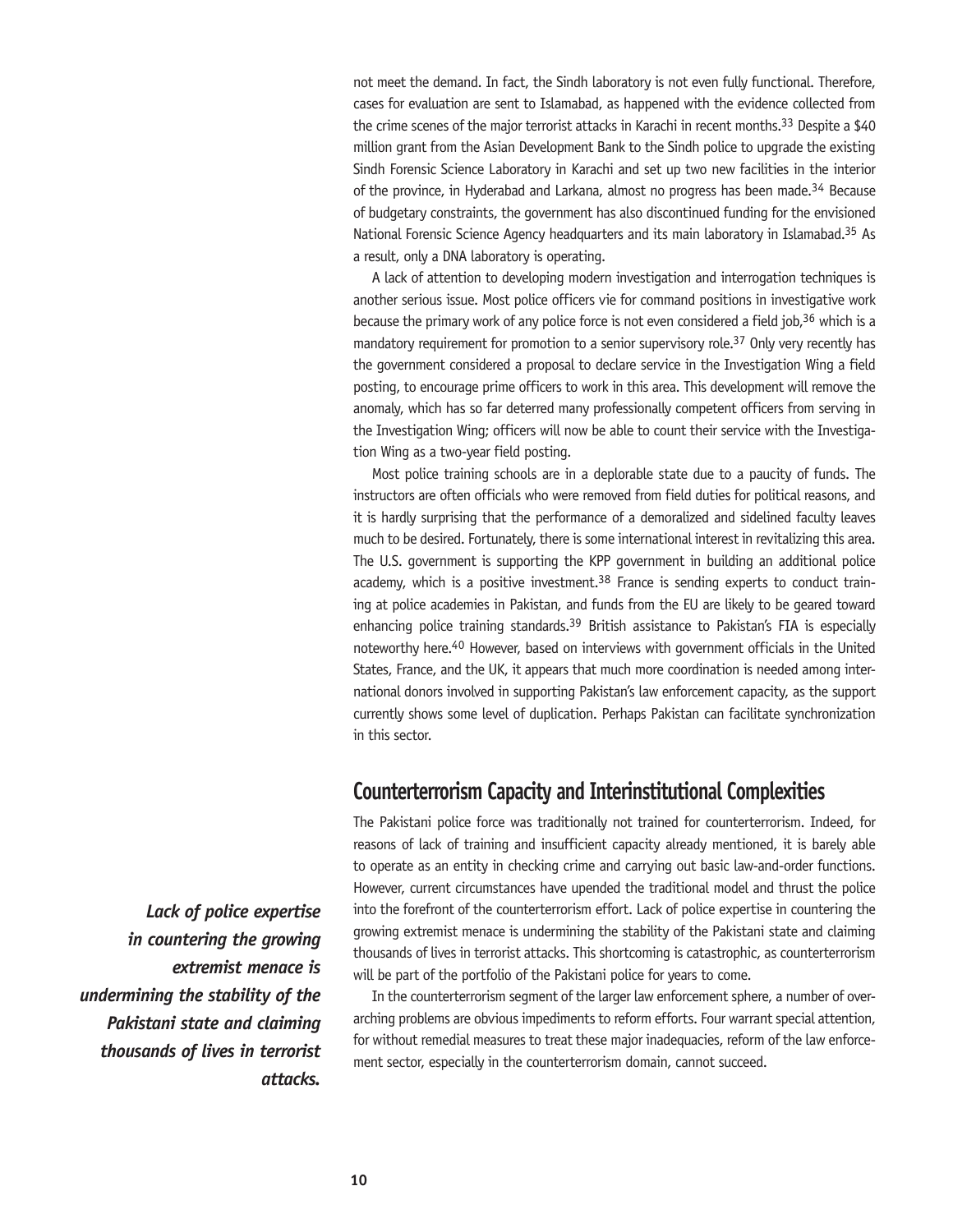#### *Dysfunctional Relationship between Police and Intelligence Organizations*

Lack of trust and coordination between the police force and intelligence outfits have been a long-standing concern for Pakistani law enforcers, and this concern is amplified by the sometimes close relationship between certain armed groups and elements of the intelligence services. For example, according to a well-informed Pakistani journalist, throughout the 1990s one or two intelligence officers in each district of Pakistan were tasked to help out members of the state-supported militant groups if police "creat[ed] any problems for them."41 In private discussions police officers routinely mention apprehending militants and criminals but quickly receiving "requests" from intelligence agencies (civilian or military) to let them go. Although the intensity of such practices has decreased in the post-9/11 environment, even today police hesitate to pursue militants and activists associated with groups generally known for their close relationship with the intelligence services.

Poor data collection with regard to crimes and criminals is another major lacuna in the system. Many criminals who join militant religious groups are not traced and tracked efficiently. Even banned militant organizations are not well profiled.42 According to a senior official of NACTA, many militants currently incarcerated have not been interviewed by experts, which is critical to understanding their networks.<sup>43</sup> In many instances, militant organizations continue their publications, and wanted criminals and terrorists may simply change their affiliations to a group that is not under government scrutiny. All the while, the police remain clueless.

A discernible lack of coordination among the police force, the civilian-run IB, and the military-run intelligence agencies lies at the heart of the problem. For instance, to get data from telephone companies (to trace calls made by criminals and terrorists), the police and the FIA must send a request to intelligence agencies, and the time delay can be crucial to the investigation. Aftab Ahmed Khan Sherpao, a renowned Pakistani politician who remained interior minister during the Musharraf years, publicly acknowledged that coordination between and among the ISI, IB, police, and the Special Branch of the police is far from satisfactory and that intelligence agencies often have information but do not share it with law enforcement agencies.<sup>44</sup> Admittedly, since 2008, the army has been proactive in providing training to a select group of police officers. Such collaboration in KPP has been highly praised by the inspector general of police in the province, Malik Naveed. In a television interview he mentioned that around 5,000 police officials in KPP had undergone counterterrorism and combat training by army instructors.<sup>45</sup> Apparently in lieu of special training, retired army soldiers were recruited by police institutions, especially in the Swat and Peshawar districts, over the past year. And subsequent to the government of Punjab's request that the army help train the provincial police force, the military operations directorate in Rawalpindi has asked the 10th Division headquarters in Lahore to devise a training plan.46 Thus, in principle, the army welcomes improvement in police capacity building. Perhaps this will ultimately lead to better coordination between police and intelligence services in practical terms.<sup>47</sup>

#### *Poor Analytical Capacity*

Effective police work is hugely dependent on the analytical competence of the law enforcement infrastructure. Without access to relevant crime or terror data and professional expertise to interpret the underlying trends, no effective strategy can be formulated. According to FIA investigations, five major suicide bombing attacks in Islamabad in October and November 2009 were planned and conducted by former students of the Lal Masjid (Red Mosque), indicating that police utterly failed to profile these students in the immediate aftermath of the Red Mosque crisis of July 2007.48 All those who surrendered (around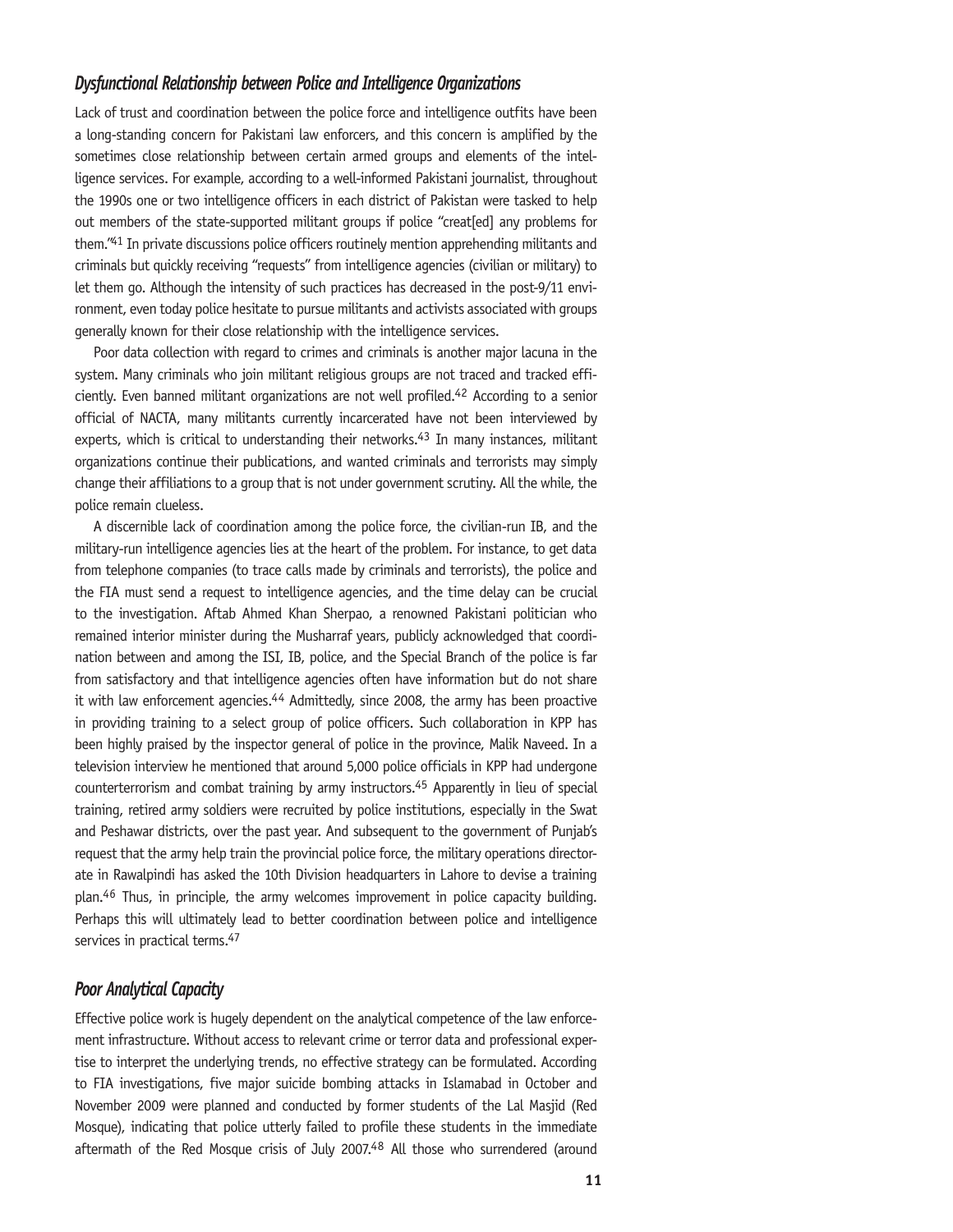1,300 persons) were initially kept in police custody for a few weeks. Similarly, the main culprit (known as Dr. Usman) in the October 2009 attack on Pakistan army headquarters in Rawalpindi, Aqeel, was reportedly arrested by police earlier and even interrogated in the presence of officials from an intelligence organization before being cleared. Both police and intelligence specialists failed to gauge his mind-set accurately. Worse still, the attack on the army headquarters was predicted by Punjab police based on information gleaned from a computer memory stick found on a militant in Dera Ghazi Khan, but to no benefit, either because of mistrust between the army and police or because of poor coordination.49 An overload of intelligence information streaming in from multiple directions also plays a role in such warnings not being heeded.

#### *Ineffective Strategy*

The rising tide of suicide attacks all across Pakistan since 2006 has created widespread fear and insecurity. Though police officials have faced this challenge bravely, sustaining a high number of casualties in such attacks, the law enforcement agencies have not been able to disrupt the cycle in any systematic way. Complacency about the strength and operational capability of some militant groups also hinders formulation of an efficient strategy. For instance, Punjab police as well as intelligence agencies remained in denial for some time about the threat posed by militant groups based in south Punjab, which allowed the militants' networks not only to survive but to grow.50 Ayesha Siddiqa maintains there is widespread reluctance in the security sector as well as on the part of the present Punjab government "to focus on the four main Punjab-based jihadi groups: Sipah-e-Sahaba Pakistan, Lashkare-Jhangvi, Jaish-e-Muhammad, and Lashkar-e-Taiba. . . . These jihadi groups could actually be thwarted by a concerted, integrated police and intelligence operation."<sup>51</sup> Even though the situation has somewhat improved, because attacks in Punjab convinced the provincial government of the source of these troubles, critical time has been lost in the process.

#### *Ineffective Criminal Justice System*

Inadequate and defective criminal justice systems are another critical problem. The witness protection system in Pakistan is almost nonexistent. Consequently, those who testify against powerful criminals and militants in courts receive no security. In dozens of cases, police officers investigating militants have been gunned down. The best-known case is that of Sipah-e-Sahaba terrorist Malik Ishaq, whose police charge sheet includes at least seventy murders but who has never had a conviction that has stuck,<sup>52</sup> and those who testified in court as witnesses against him now live in fear of reprisal.<sup>53</sup> Judges face similar security threats, and in many instances lower court decisions in terrorism cases are supposedly pending owing to such fears. In recent months, alleged terrorists arrested for involvement in the Islamabad Marriott bombing and some major attacks in Punjab Province were released by the courts for lack of evidence. The police had to put the individuals under "house arrest" afterward to buy time before challenging the verdicts in higher courts.<sup>54</sup>

# **Recommendations for Reform: Traditional versus Innovative Policing**

Pakistan desperately needs reform of its law enforcement infrastructure. This need is now increasingly recognized in the policy circles within Pakistan and among donor countries, especially the United States and the EU.<sup>55</sup> Over the years, the government of Pakistan has attempted to introduce various reforms to control rising crime and violence, but all such attempts—made half-heartedly and reluctantly—have had only marginal impact. Additionally, a change of government in Pakistan often leads to abandonment of initiatives of the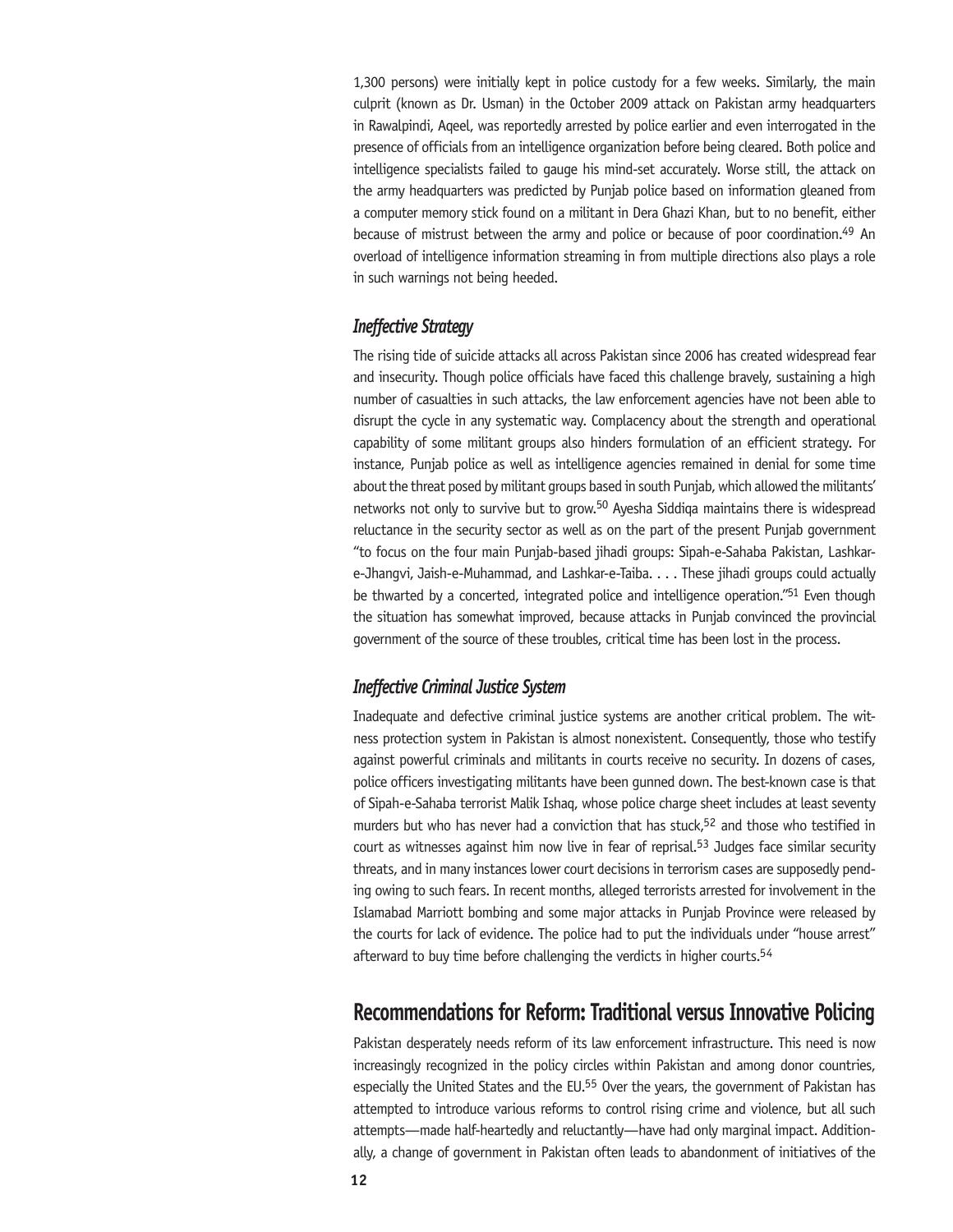previous government. Reform efforts in different provinces are also uncoordinated. For instance, the Punjab government has been working on formulating special legislation to govern police functioning in the province called the Punjab Police Act 2010; commendable as it is, no similar changes are in the offing in the other provinces.<sup>56</sup>

The scale and extent of the problem are such that the limited and disjointed reform efforts such as those described can have little impact on the overall situation. Lack of resources is a big obstacle, but merely throwing money at the problem is unlikely to bear dividends. Technical issues and the need for modernization in police investigations are only one aspect of the challenge. Remedies for police shortcomings depend on equally farreaching reforms of the judicial and court systems. All this requires extreme political will. As Frederic Grare, a leading French expert on Pakistan, points out, "Capacity building and the political will to fight terrorism cannot be separated. Should political will or real determination to fight terrorism be missing, capacity building will inevitably end in failure, regardless of the amount of foreign assistance invested."57

There may be no better moment to press ahead with far-reaching law enforcement reforms in Pakistan, given the public consensus against militancy and extremism since 2008, which has provided the political space to make tough, reform-oriented choices.

The recommendations for police reform can be divided into two broad categories, traditional and innovative reforms. Traditional police reforms generally include providing better salaries and basic facilities, professional training, modern equipment, and readily available forensic support, in conjunction with strengthening the prosecution sector. Community policing and refinement of the legal framework governing police organizations also fall in this category. There are no two views about the necessity of these measures in Pakistan, and the country has embarked on this path lately, though without much coordination between provinces and with meager resources. In this domain, financial as well as technical support from the United States and the EU can make a difference.

*There may be no better moment to press ahead with far-reaching . . . reforms, given the public consensus against militancy and extremism since 2008, which has provided the political space to make tough, reformoriented choices.*

#### *Recommendations for Traditional Reforms*

The following recommendations can help the traditional reform aspects.

- • **Implement the original 2002 Police Act nationwide.** All of the 2004 amendments to the 2002 Police Act, which reintroduced tools of political manipulation, should be discarded and the new ideas introduced in the Punjab Police Act of 2010, which makes police more accountable and encourages a community policing model, should be incorporated into the original 2002 Police Act. All four provinces, FATA, the Azad Kashmir region, and Gilgit-Baltistan should be governed by a common police act.
- Increase public awareness. The level of public awareness about the changes introduced with the 2002 reforms was very low. As a result, the new mechanisms for ensuring police independence and opportunities for redress of grievances against police high-handedness remained largely unimplemented. A public information campaign focusing on citizens' rights and police accountability can help this cause. Lately, the independent broadcast media in Pakistan have started exposing police brutality and are making an impact nationwide. The government of Pakistan needs to understand that an effective and independent police service will add to the legitimacy of democratic governance.
- **Focus on junior officers.** Investigative field work is primarily done by junior ranks, whereas most of the international training facilities are currently offered to senior supervisory officers. This pattern needs to be reversed so that junior officers have significant training opportunities.
- **Provide training support and equipment.** Pakistan has a poor track record in utilizing international aid, especially when it comes in the form of financial handouts. Corrupt officials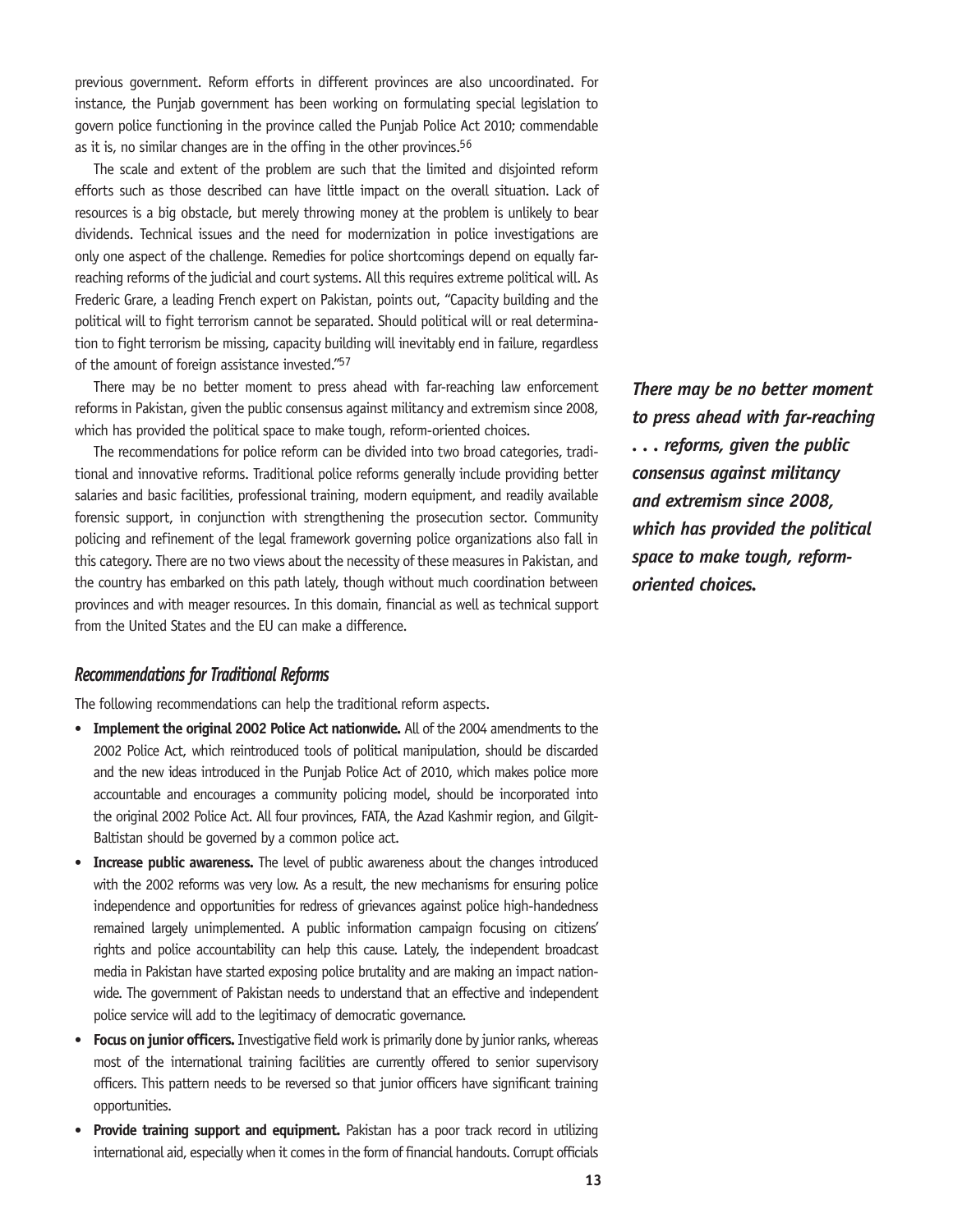*Foreign donors should avoid framing everything in the context of counterterrorism, as Pakistani public opinion is likely to be more appreciative of international help in this arena if it is focused on enhancing the crime-fighting capacity of police.* 

in Pakistan and foreign private contractors from donor countries often benefit most from such aid. Support for investigative training and help in the acquisition of modern equipment (e.g., small weapons, scanners, bulletproof jackets, armored vehicles) will be more effective. Moreover, police training academies are often overlooked by international donors, an oversight that needs correction.<sup>58</sup> Finally, foreign donors should avoid framing everything in the context of counterterrorism, as Pakistani public opinion is likely to be more appreciative of international help in this arena if it is focused on enhancing the crime-fighting capacity of police. Donors should also involve their own police organizations in the process rather than depending overwhelmingly on the private sector.

Help NACTA in analytical and research work. This fledging organization needs both internal and external help in attracting experienced experts and analysts who can focus on scientific and statistical studies dealing with crime patterns and develop databases useful for counterterrorism. For effective counterterrorism and counterinsurgency efforts, the law enforcement model also needs nonpolicing corrective measures, such as developing public awareness about the nature of the threat through the media and incorporating counterextremist discourse into the public schools curriculum. Decommissioning the brigades of militants and terrorists will require well-resourced and well-devised deradicalization programs. NACTA can spearhead such initiatives if given requisite funds and independence from bureaucratic channels. Unfortunately, NACTA has already been the victim of political turf battles; its first director general and a leading counterterrorism expert, Tariq Pervez, resigned in July 2010 because of the opposition in some quarters to placing NACTA directly under the prime minister (as opposed to the Ministry of the Interior).<sup>59</sup>

#### *Recommendations for Innovative Reforms*

As is evident from the half-hearted implementation of the 2002 reforms and predictable governmental dithering out of short-term political expediency, traditional reforms by themselves are rarely enough. They need to be coupled with innovative reforms. Two critical ones are described below.

- • **Restructuring of law enforcement organizations.** Though Pakistan must resist the temptation to create new specialized antiterrorism structures that marginalize the country's already existing institutions, establishment of a central organization similar to the Department of Homeland Security in the United States will go a long way toward improving coordination between various law enforcement agencies in the country. As explained earlier, the chain of command for various organizations is complicated and dispersed. A restructuring of the overall command setup that brings all the federal institutions under one umbrella can help system effectiveness considerably. Provincial police chiefs, operating under the executive control of chief ministers, can be increasingly involved in policy planning at the central level through this new organization. Staunch proponents of provincial autonomy will likely be the strongest opponents of such a reorganization. One way to alleviate their concerns is to involve all stakeholders in the decision-making process and ensure that the new institution focuses on coordination rather than on controlling. The fact that such experienced hands as retired Lieutenant General Moeen-ud-din Haider, who remained minister of interior under General Musharraf, support the creation of such an institution indicates that many well-informed voices can be counted on to support such a major overhaul of the system.60
- **Reform of the criminal justice system.** The credibility of Pakistan's higher judiciary has increased in recent years with the judiciary's defiant response to former president Musharraf's arbitrary removal of the chief justice of the Supreme Court of Pakistan, Mr. Iftikhar Chaudhry, and in the aftermath of the popular lawyers' movement. Consequently, at the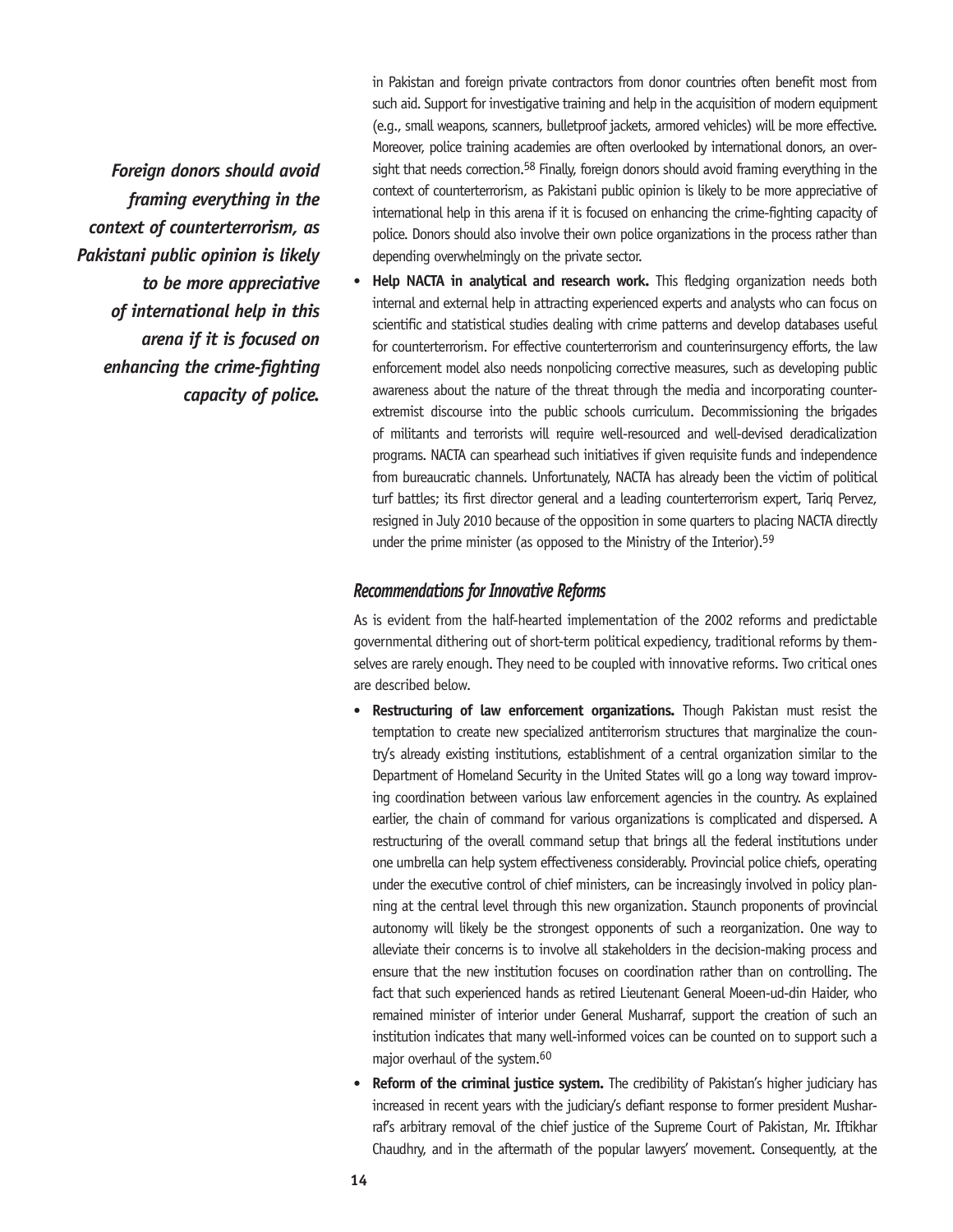level of the Supreme Court and the provincial High Courts, the judiciary is increasingly independent. However, police performance faces its first test in the lower courts, which are in poor shape, largely for reasons similar to those that plague police work—limited resources, lack of professionalism, and incompetence. Through a new National Judicial Policy, the higher judiciary has already begun introducing major reforms to the lower courts, but considerable financial support will be needed from the government to bring this initiative to fruition. According to one of Pakistan's widely respected and most competent senior police officials, Tariq Khosa, who is currently federal secretary in the Ministry of Narcotics in Islamabad, police accountability through an independent judiciary is one of the most effective ways to ensure improvement in police performance.<sup>61</sup>

# **Conclusion**

Pakistan's law enforcement and police system is by no means too flawed to fix. Moreover, at least within the police service, there is a discernible desire to improve performance. In comparative terms, better performance by the National Motorway Police (Highways Police) and a few effective counterterrorism operations in the late 1990s show that improvement and reform are indeed possible. The laudable performance of Pakistani police officers and junior officials while serving in various UN peacekeeping operations also show promise. Lately, many police officials across Pakistan have shown bravery in facing suicide bombing attacks. Courageous police officers like Malik Saad and Safwat Ghayur who sacrificed their lives while leading from the front have inspired many young police officers in Pakistan.<sup>62</sup>

For reform to take root along the lines suggested in the recommendations, however, Pakistan must first overcome internal lacunae: political appointments must end; postings, recruitment, and promotions must be made on merit alone; and corrupt officers must be punished publicly. No financial resources are required to accomplish these goals. Second, Pakistan has to start investing its own funds in enhancing overall law enforcement capacity. International donors must understand that supporting the larger police and law enforcement reforms is the only effective way to enhance Pakistan's capacity to fight terrorism. Such support, besides strengthening the rule of law and democracy in the country, will improve interagency coordination for intelligence sharing and joint investigations with donor countries, which have acquired increased importance in recent times.

In December 2009 I had the opportunity to ask U.S. Secretary of State Hillary Clinton if the U.S. government would be supporting the police and law enforcement reform agenda in Pakistan. Her enthusiastic response should be of interest to U.S. and Pakistani policymakers alike:

> We would be honored to do so, because I agree with you that the police truly are on the front lines. They often have to deal with the rush of violence that comes in cities or towns and they don't have the support they need, they don't often have the equipment that they need. . . . I met a number of police officers, both in Lahore and in Islamabad, who are very committed, but underresourced. And I am more than happy to consider any request from the Pakistani government to help the police force.  $63$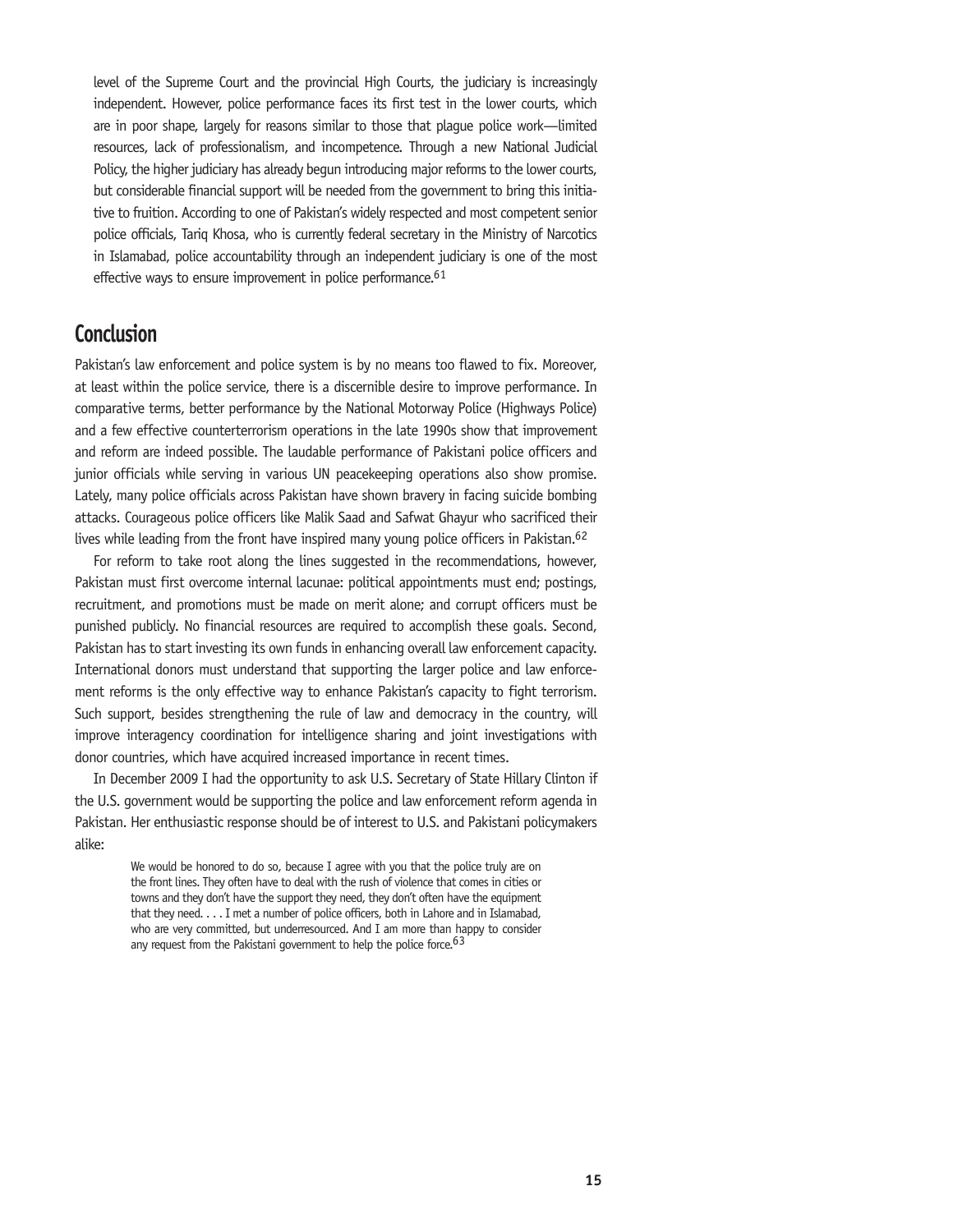# **Appendix: Federal Law Enforcement and Intelligence Organizations**

| Organization                                                                                   | <b>Mandate and jurisdiction</b>                                                                                                                                                                                                                                                                                                                                                                                                                                                                   | <b>Command and strength</b>                                                                                                                                                                                                                                                                                                                       |
|------------------------------------------------------------------------------------------------|---------------------------------------------------------------------------------------------------------------------------------------------------------------------------------------------------------------------------------------------------------------------------------------------------------------------------------------------------------------------------------------------------------------------------------------------------------------------------------------------------|---------------------------------------------------------------------------------------------------------------------------------------------------------------------------------------------------------------------------------------------------------------------------------------------------------------------------------------------------|
| 1. Frontier Corps<br>(a) FC Khyber Pakhtunkhwa <sup>a</sup><br>(b) FC Balochistan              | The Frontier Corps supports local law enforcement<br>in maintaining law and order when requested by the<br>federal government. The corps's primary task is to<br>monitor and obstruct smuggling along Pakistan's<br>borders with Afghanistan and Iran. Increasingly,<br>these forces are involved in counterterrorism and<br>counterinsurgency operations; FC KPP is playing an<br>especially important role in FATA.                                                                             |                                                                                                                                                                                                                                                                                                                                                   |
| 2. Rangers <sup>b</sup><br>(a) Rangers, Punjab <sup>c</sup><br>(b) Rangers, Sindh <sup>d</sup> | This organization secures Pakistan's border with<br>India and assists when called in by respective<br>provincial governments to maintain law and order.<br>Sindh Rangers also provide security to VIPs visiting<br>Sindh and are especially active in Karachi. Both<br>organizations regularly assist police in border regions<br>and focus on intelligence gathering. An antiterrorist<br>wing, trained by the army's Special Services Group,<br>was incorporated in 2004 in both organizations. | The director general, an army officer with the rank<br>of major general, leads both forces. Commanders<br>of these forces closely coordinate with local military<br>commanders in Karachi and Lahore. Deputy director<br>generals are appointed by provincial governments.<br>The Rangers' strength in Punjab is 19,475, and in<br>Sindh, 24,630. |
| 3. Northern Areas Scouts<br>(Gilgit-Baltistan)                                                 | This paramilitary force secures areas that border<br>Gilgit-Baltistan and provides assistance to local police<br>forces for law-and-order duties.                                                                                                                                                                                                                                                                                                                                                 | It is led by a serving army brigadier, and the<br>organization coordinates closely with military<br>deployed in the area. Its total employees number<br>3,679.                                                                                                                                                                                    |
| 4. Frontier Constabulary <sup>e</sup>                                                          | This paramilitary force (formed after the merger of<br>Samana Rifles and Border Military Police in British<br>India), though largely drawn from KPP, can be<br>deployed anywhere in Pakistan by the Ministry of the<br>Interior. The majority of its units operate in KPP, FATA,<br>and Islamabad.                                                                                                                                                                                                | It is led by a senior police officer designated as<br>commandant. The inspector general of police can<br>request support from this force during any crisis. Its<br>current strength is 22,817.                                                                                                                                                    |
| 5. Pakistan Maritime Security<br>Agency (Pakistan Coast<br>Guards)                             | It is responsible for enforcing maritime law,<br>maintenance of seamarks, border control, and<br>antismuggling operations. It is deployed in the coastal<br>areas of Sindh and Balochistan Provinces.                                                                                                                                                                                                                                                                                             | Formerly part of the Pakistan Army, it now operates<br>under the Ministry of the Interior and is led by a<br>serving army officer (rank of major general), and its<br>various battalions are led by army officers (lieutenant<br>colonel rank) seconded from the army. Its present<br>strength is 4,067.                                          |
| 6. Capital Territory Police<br>$(Islamabad)^{\dagger}$                                         | It performs standard police duties in Islamabad<br>(divided into thirteen police station areas) and<br>operates directly under the control of the Ministry of<br>the Interior. The total population of Islamabad is close<br>to two million.                                                                                                                                                                                                                                                      | Led by an inspector general of police, its current<br>strength is 10,995. The Police Act of 2002 has not<br>been fully enforced in Islamabad. <sup>g</sup>                                                                                                                                                                                        |
| 7. Federal Investigation Agency<br>$(FIA)^h$                                                   | The FIA investigates offenses committed in<br>connection with matters that concern the federal<br>government, are of interprovincial scope, or involve<br>transnational organized crime. Its jurisdiction<br>encompasses economic crimes, terrorism, cyber<br>crimes, banking offenses, and enforcement of<br>immigration laws and exit control lists. It also<br>maintains a Redbook of high-profile criminals and<br>terrorists.                                                                | It is led by a senior police officer (rank of inspector<br>general) designated as director general. The agency<br>has offices in all four provincial headquarters, plus<br>headquarters in Islamabad. Its total strength is around<br>3,500.                                                                                                      |
| 8. Anti-Narcotics Force (ANF) <sup>1</sup>                                                     | It is primarily tasked with eliminating the trafficking<br>and distribution of narcotics in Pakistan, enhancing<br>international cooperation against drugs, and liaising<br>with international organizations on the subject.                                                                                                                                                                                                                                                                      | It is led by a serving army officer of the rank of<br>a major general with the designation as director<br>general. It operates under the Ministry of Narcotics<br>Control. Its strength is around 3,100.                                                                                                                                          |
| 9. National Highways and<br>Motorway Police (NHMP)J                                            | Established in 1997, it is specifically assigned traffic<br>control functions and policing on national highways.<br>The organization is reputed for its efficiency, integrity,<br>and discipline.                                                                                                                                                                                                                                                                                                 | Led by an inspector general of police, its officials<br>are drawn from the police service as well as through<br>direct recruitment. It operates under the Ministry of<br>Communications, and its total strength is estimated to<br>be around 5,000.                                                                                               |
| 10. Airport Security Force<br>(ASF) <sup>k</sup>                                               | It is responsible for protecting all the airports in<br>the country. Besides safeguarding the civil aviation<br>industry, it is responsible for maintaining law and<br>order within the limits of airports. In recent years it<br>has been trained for counterterrorism measures at<br>airports.                                                                                                                                                                                                  | A serving army brigadier is appointed by the Ministry<br>of Defense as director general of the ASF. The ASF's<br>total strength is estimated to be around 4,500.                                                                                                                                                                                  |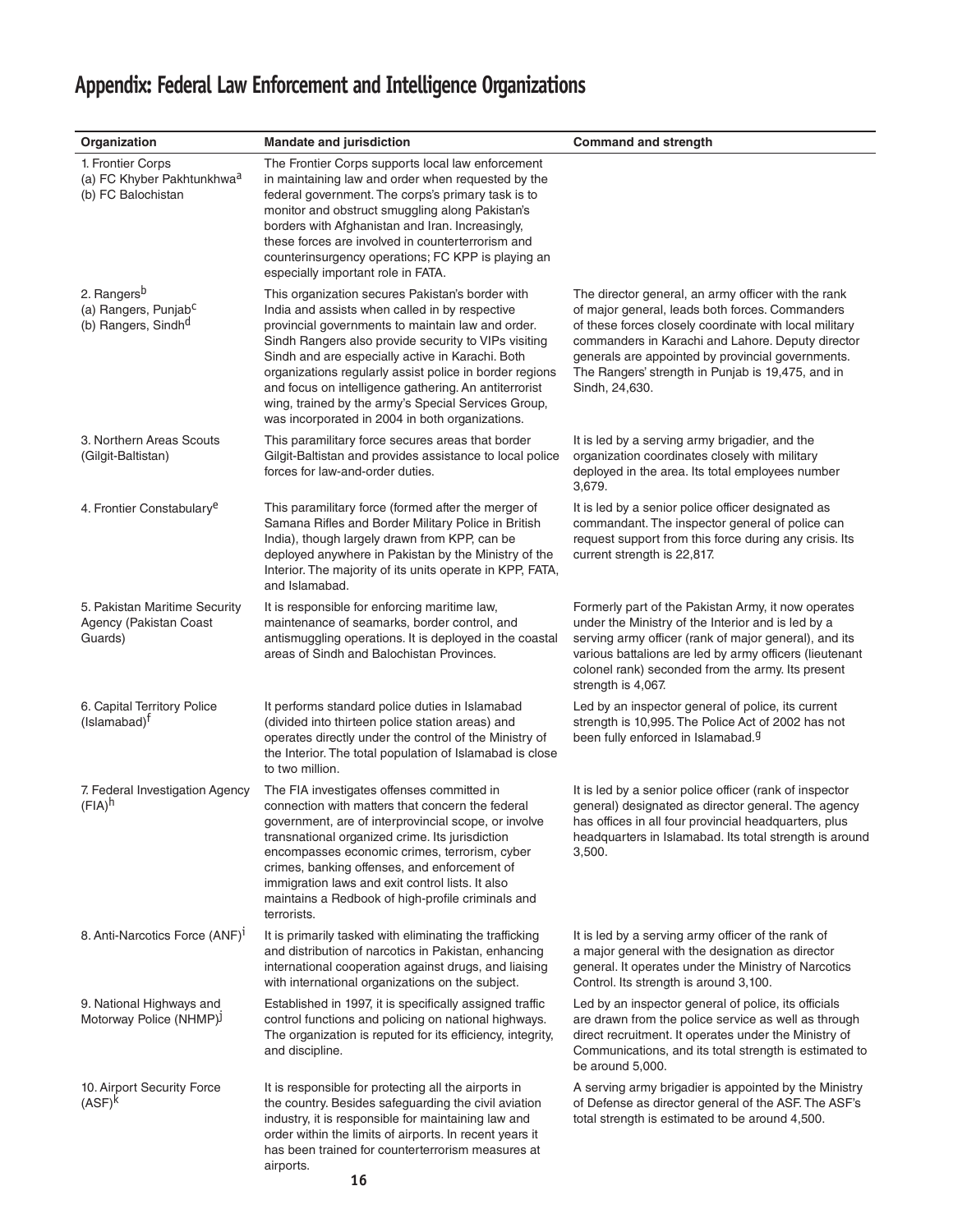| Organization                                              | <b>Mandate and jurisdiction</b>                                                                                                                                                                                                                                                                                                                                                                                                                                         | <b>Command and strength</b>                                                                                                                                                                                                                                                                                                                                                                   |
|-----------------------------------------------------------|-------------------------------------------------------------------------------------------------------------------------------------------------------------------------------------------------------------------------------------------------------------------------------------------------------------------------------------------------------------------------------------------------------------------------------------------------------------------------|-----------------------------------------------------------------------------------------------------------------------------------------------------------------------------------------------------------------------------------------------------------------------------------------------------------------------------------------------------------------------------------------------|
| 11. Pakistan Railways Police<br>(PRP)                     | The PRP is responsible for law-and-order duties on<br>trains and at train stations across the country. Since<br>2008, the PRP has assumed police duties in 1,500<br>railway employees colonies (covering a 2,000 square<br>kilometer area) and in other areas owned by the<br>Railways Department.                                                                                                                                                                      | It is led by a senior police officer designated<br>as inspector general. The total number of PRP<br>employees is around 7,000 (according to 2007<br>records). <sup>m</sup> The PRP also has a 600-strong<br>commando unit for counterterrorism tasks.                                                                                                                                         |
| 12. National Police Bureau<br>(NPB)                       | It acts as a national focal point for all police-related<br>research and development matters. It functions as a<br>permanent secretariat for the National Public Safety<br>Commission (NPSC), which oversees the functioning<br>of federal law enforcement agencies, and the National<br>Police Management Board (NPMB), which advises<br>the federal and provincial governments about criminal<br>justice reform, public safety, and police information<br>technology. | Operating under the Ministry of the Interior, it is<br>headed by a director general, an officer from the<br>police service. NPSC has twelve members who meet<br>periodically. NPMB, which comprises all the heads<br>of the police and law enforcement agencies (except<br>the FC), meets very rarely. Total NPB employees are<br>fewer than 100.                                             |
| 13. National Counter-Terrorism<br>Authority (NACTA)       | This newly established institution will focus on<br>preparing national threat assessment reports on<br>extremism, terrorism, and insurgency and will help<br>the government formulate a National Action Plan for<br>counterterrorism. It will primarily focus on research,<br>data collection, and analysis of terrorism-related<br>issues, in addition to serving as a liaison with<br>international organizations focusing on the subject.                            | It is led by an inspector general of police and<br>operates under the Ministry of the Interior. The<br>organization has three wings: Counter Extremism,<br>Counter Terrorism, and the Research, Analysis,<br>Training Wing. It is currently recruiting employees for<br>all sectors of the organization. The total strength of<br>the organization is 203. <sup>n</sup>                       |
| 14. Intelligence Bureau (IB)                              | Its responsibilities include gathering intelligence<br>(including for counterterrorism purposes) within the<br>country and disseminating it through the Ministry<br>of Interior to political leadership and various police<br>organizations.                                                                                                                                                                                                                            | It is led by a director general who is either a serving<br>police officer (typically the case during periods<br>of civilian rule), or a serving major general from<br>the army (often the case during military rule). Its<br>employees supporting police work total around 2,000.                                                                                                             |
| 15. Inter-Services Intelligence<br>(ISI) <sup>0</sup>     | Pakistan's premier intelligence organization, only part<br>of its responsibilities deal with law enforcement work.<br>ISI's internal wing, the Counter Terrorism Centre,<br>focuses on intelligence gathering and analysis and<br>provides intelligence assessments to the government.<br>The ISI is responsible for sharing relevant information<br>with police organizations in the country through the<br>federal government.                                        | Led by a serving lieutenant general from the Pakistan<br>Army (designated as director general), the ISI reports<br>directly to the prime minister of Pakistan. However, its<br>head also sits in army corps commanders' meetings<br>and reports to the Chief of Army Staff. Approximately,<br>3,500 ISI employees are involved in work that is<br>linked to police work and counterterrorism. |
| Total number of employees of<br>all federal organizations |                                                                                                                                                                                                                                                                                                                                                                                                                                                                         | 209,790                                                                                                                                                                                                                                                                                                                                                                                       |

- a. Source for FC (KP) strength: Eric Schmitt and Jane Perlez, "Distrust Slows U.S. Training of Pakistanis," *New York Times,* July 11, 2010.
- b. See The Pakistan Rangers Ordinance, 1959, www.pap.gov.pk/uploads/acts/106.html.
- c. For details, see www.pakistanarmy.gov.pk/AWPReview/TextContent.aspx?pId=139.
- d. For details, see www.pakistanarmy.gov.pk/AWPReview/TextContent.aspx?pId=141.
- e. Historically, the Frontier Constabulary's basic job was to man the border between the tribal areas of FATA and the settled districts of the North-West Frontier Province.
- f. For details, see www.islamabadpolice.gov.pk.
- g. The Police Act of 2002 significantly improved the laws and rules that govern the police organizations of Pakistan. It emulated the Japanese National Safety Commission system to ensure oversight of police by both elected and nominated members at local (district), provincial, and national levels. It also provided for an independent prosecution service to place additional checks on the police. It provided police with operational autonomy in administrative as well as investigative spheres, while the various responsibilities of the police service (ranging from investigations and intelligence to watch-and-ward and guard duties) were divided among separate police departments to improve the efficiency of the system. Its various provisions were further amended in 2004.
- h. For more details about FIA's mandate, see the Federal Investigation Agency Act of 1974, http://www.fia.gov.pk/abt\_background.htm.
- i. For details, see Ministry of Narcotics Control, Government of Pakistan, About Ministry—Overview, www.narcon.gov.pk/about.htm.
- j. For details about the National Highways and Motorway Police, see its official website, www.nhmp.gov.pk/; see also Muhammad Faisal Ali, "Motorway Police Facing Shortage of Personnel," *Dawn*, October 29, 2007.
- k. For details about the Airport Security Force's responsibilities, see "ASF Gets New Head," *Dawn*, April 2, 2010.
- l. Asif Chaudhry, "Govt Extends Railways Police Jurisdiction," *Nation*, October 7, 2008.
- m. See www.statpak.gov.pk/depts/fbs/publications/yearbook2008/Transport%20&%20Comm/20-17.pdf.
- n An official of the Ministry of Interior in discussion with the author, June 2, 2010.
- o. For details about the ISI's role, see Frederic Grare, "Reforming the Intelligence Agencies in Pakistan's Transitional Democracy" (Washington, D.C.: Carnegie Endowment for International Peace, 2009).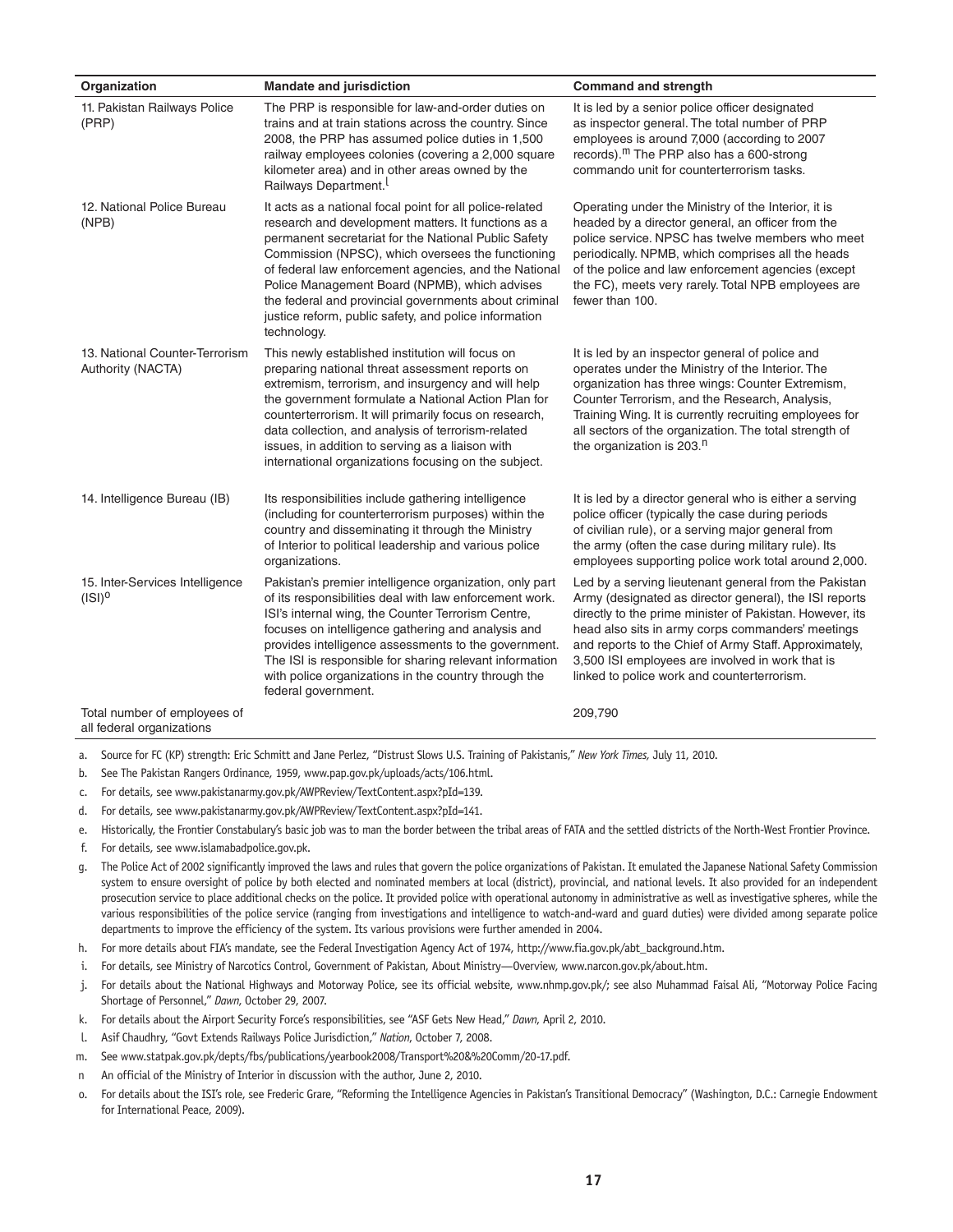### **Notes**

- 1. For year-over-year data, see www.satp.org/satporgtp/countries/pakistan/database/Fidayeenattack.htm.
- 2. Baqir Sajjad Syed, "Pakistan Loses \$400m to 'Enhanced Oversight,'" *Dawn*, March 3, 2010.
- 3. For details, see http://www.satp.org/satporgtp/countries/pakistan/database/casualties.htm; Amir Mir, "2010: Suicides Drop by 35 pc, Deaths Up by 1 pc," *News*, December 24, 2010.
- 4. The budget for VIP protection varies in urban and rural areas but on average consumes around 30 percent of the total police budget. It is estimated to be around 50 percent in major urban centers of the country.
- 5. For instance, see *How Terrorist Groups End: Lessons for Countering al Qa'ida* (Washington, D.C.: RAND Corp., August 2008), www.rand.org/pubs/monographs/2008/RAND\_MG741-1.pdf. See also Kelev I. Sepp, "Best Practices in Counterinsurgency," Military Review, May–June 2005: 8–12, www.au.af.mil/au/awc/awcgate/milreview/sepp.pdf.
- 6. Christine Fair, "Policing Pakistan," *Wall Street Journal Asia,* June 30, 2009.
- 7. *How Terrorist Groups End.*
- 8. Douglas P. Lackey, "The Good Soldier versus the Good Cop: Counterterrorism as Police Work," *Jerusalem Philosophical Quarterly* 55 (January 2006): 66–82.
- 9. This is especially the case in NWFP's troubled Swat district. For details, see Amanda Hodge, "Elite Force to Police Swat Valley," *Australian*, July 18, 2009.
- 10. A few estimates are used here as updated information about the total number of employees of various organizations is not available publicly. It should also be noted that intelligence agencies perform a range of standard functions, some of which are unrelated to law enforcement work, and the figures provided here are an approximation, especially with regard to the number of intelligence officials who are directly involved in counterterrorism work (see the appendix to this report for details).
- 11. For a useful and informative source on the subject, see Asad Jamal and Sanjay Patil, eds., *Police Organizations in Pakistan* (Lahore: Human Rights Commission of Pakistan and Commonwealth Human Rights Initiative), 2010, www.hrcp-web.org/pdf/Police\_Organisations\_in\_Pakistan%5B1%5D.pdf.
- 12. This final figure also includes an estimate of total employees of the Federal Ministry of the Interior, four provincial Home Ministries (which oversee law enforcement organizations), and relevant administrative offices in Azad Kashmir and Gilgit-Baltistan—around 10,000 employees altogether.
- 13. Madhur Singh, "Can India Reform Its Wayward Police Force?," *Time,* August 10, 2009; "City Has Lowest Police-Public Ratio," *Hindu,* March 27, 2010.
- 14. For instance, see statistics in Imran Ayub, "KARACHI: City's Police-Population Ratio Abysmally Low," *Dawn*, November 24, 2008.
- 15. For details, see Hassan Abbas, *Police & Law Enforcement Reform in Pakistan: Crucial for Counterinsurgency and Counterterrorism Success,* report for the Institute for Social Policy and Understanding (Washington, D.C.: Institute for Social Policy and Understanding, April 2009). For the latest figures, see the FIA website, www.fia.gov.pk/ prj\_sig.htm.
- 16. For the latest recruitment figures, see http://www.khyberpakhtunkhwa.gov.pk/Gov/White\_paper\_%202010-11. pdf; for previous trends, see Ismail Khan, "Govt's Writ Weakening in NWFP, Tribal Areas," *Dawn,* March 29, 2007.
- 17. Police officials in telephone or e-mail discussion with the author, Islamabad and Peshawar, January–February 2010. See also "Bomb-proof Police Station Set Up in Peshawar," *Dawn,* March 3, 2010.
- 18. For details, see "Bulletproof Jackets Not to Be Handed Over," *Dawn,* March 10, 2010.
- 19. Shabbir Sarwar, "Punjab Gears up for Rs585 Billion Budget," *Daily Times,* June 13, 2010.
- 20. Jam Sajjad Hussain, "Social Crime Ratio in Punjab More Than Balochistan, Sindh: CCPO," *Nation,* June 10, 2010.
- 21. Figure quoted on Geo TV's prime-time talk show *Jirga*, hosted by journalist Saleem Safi on June 7, 2010.
- 22. Shahnawaz Khan, "Attacks Expose Shortcomings of Police Department," *Daily Times,* June 7, 2010. See also Sebastian Abott, "Ill-Equipped Police Lack Funds, Intel to Combat Rising Militancy in Pakistan's Heartland," *Associated Press,* July 5, 2010.
- 23. Imtiaz Ali, "Overhaul of Sindh Police," *News*, January 18, 2010.
- 24. Ibid.
- 25. "Quetta Handed Over to FC as Police Strike Continues," *Daily Times,* January 27, 2010.
- 26. Ayesha Siddiqa, "Perils of Policing," *Dawn,* November 20, 2009.
- 27. For instance, see "ADB Declares Motorway Police a 'Miracle,'" *Daily Times,* July 12, 2008.
- 28. "Pakistan Railway: Lack of Security Measures," *Eastern Tribune,* December 22, 2009. For other issues faced by Railway Police, see "Steel Mills Purchase Stolen Property of Railways," *Dawn,* July 12, 2009.
- 29. Hasan Abdullah, "Lives at Airport Threatened by Bogus Bomb Detectors," *Dawn,* January 26, 2010; "Man Bypasses Airport Security, Sneaks in Weapon," *Daily Times,* March 15, 2010. See also Kim Sengupta, "Inquiry into Sale of Fake Bomb Detectors Expanded," *The Independent* (UK), June 8, 2010.
- 30. See "Authoritarianism and Political Party Reform in Pakistan," *International Crisis Group Asia Reports,* no. 102, September 28, 2005.
- 31. For instance, see "Crime Report," Geo TV, November 26, 2010.
- 32. Jam Sajjad Hussain, "Police Plan Steps to Restore Public Confidence," *Nation*, November 2, 2010.
- 33. S. Raza Hassan, "No Progress on Rs40m Forensic Lab Projects," *Dawn*, April 26, 2010.
- 34. Ibid.
- 35. Tahir Niaz, "Govt Stops Funding to Forensic Agency," *Daily Times,* February 15, 2009.
- 36. A field job in the Pakistan police service means direct policing responsibilities, separate from administrative tasks.
- 37. "Proposal for Improving Police Investigation System," *Daily Times,* August 10, 2009.
- 38. Interview with a U.S. official, New York, October 2010.
- 39. "France Provides Pakistan Advanced Security Equipment," *China View,* July 25, 2009.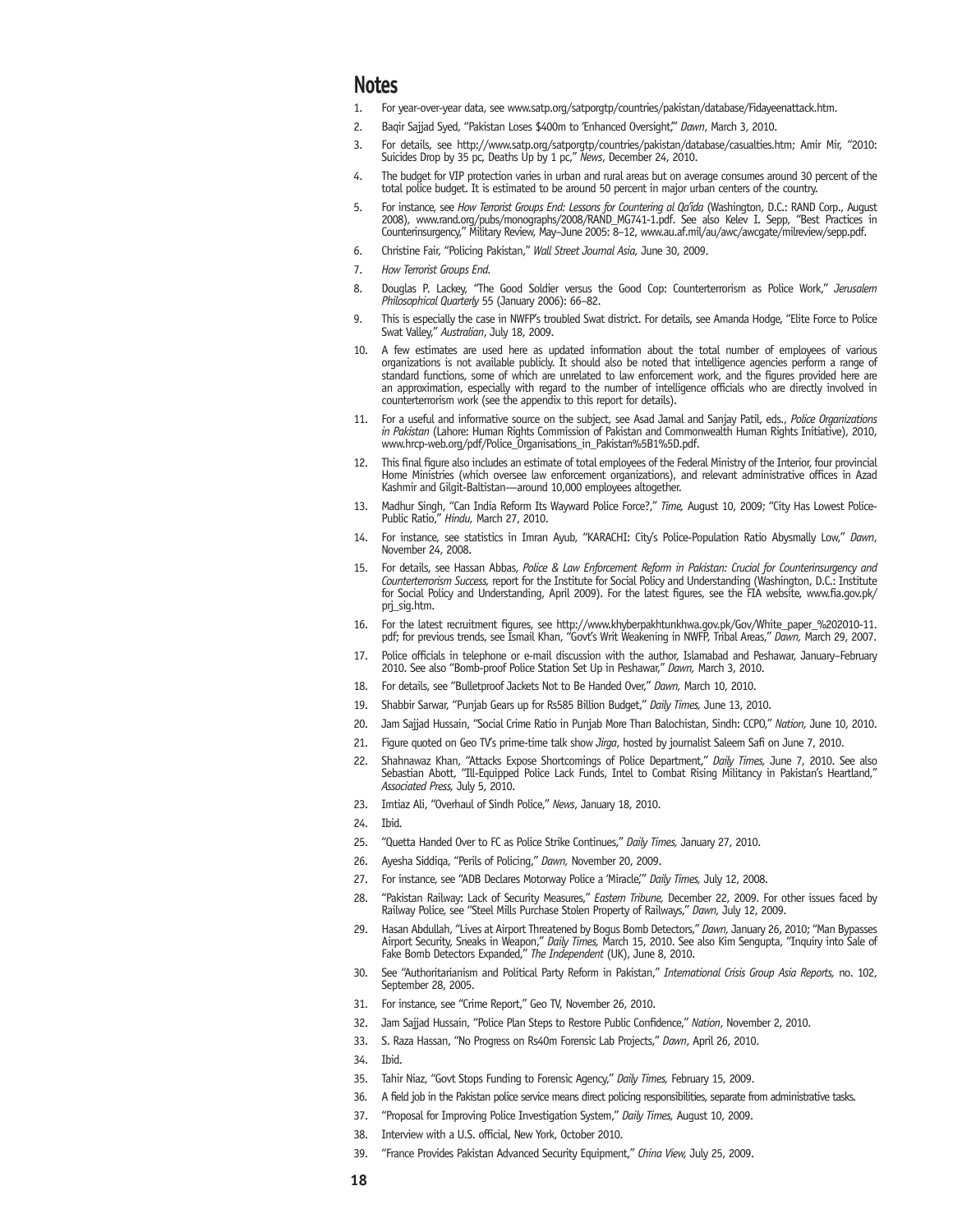- 40. See http://www.humansecuritygateway.com/documents/UKGOV\_UKPolicy\_Afghanistan\_Pakistan\_TheWayForward.pdf (pp. 25–26).
- 41. Khaled Ahmed, in discussion with the author, Washington, D.C., May 2006.
- 42. Telephone interview with an official of the Federal Investigation Agency, March 2007.
- 43. Interview with a senior NACTA official, Islamabad, July 2010.
- 44. Comments of Aftab Sherpao made in a talk show, *Jirga*, on GEO TV on June 7, 2010. *The Report of the United Nations Commission of Inquiry into the Facts and Circumstances of the Assassination of former Pakistan Prime Minister Mohtarma Benazir Bhutto* also raises critical questions about the interference of intelligence organizations in police work.
- 45. Malik Naveed, NWFP inspector general, *Dawn TV,* December 2, 2009.
- 46. "Punjab Police Seeks Army's Help in Anti-terror Training," *Daily Times,* November 22, 2009.
- 47. For details, see "Police Need Immense Support from Intelligence Services," *The News* on Sunday, May 10, 2009.
- 48. The Red Mosque (Lal Masjid) in Islamabad was stormed by Pakistan's military in July 2007 after its leaders and students led a monthslong "antivice campaign" that included the kidnapping of police officials and forced takeover of government property. Hundreds, including civilians, died in the gun battles between security forces and extremists operating from the mosque complex.
- 49. For details, see "Punjab Police Predicted GHQ Attack on July 15," *News,* October 10, 2009. See also Sabrina Travernise and Waqar Gillani, "Frustrated Strivers in Pakistan Turn to Jihad," *New York Times,* February 27, 2010.
- 50. For details, see Hassan Abbas, "Defining the Punjabi Taliban Network," *CTC Sentinel* 2, no. 4 (April 2009): 1–4.
- 51. Ayesha Siddiqa, "Pakistan's Second Front," *Newsweek,* October 21, 2009.
- 52. For details, see Sabrina Tavernise and Waqar Gilani, "70 Murders, Yet Close to Going Free in Pakistan," *New York Times,* August 5, 2009.
- 53. For details, see Asad Kharal, "First the Sorrow, Now the Fear," *Daily Times,* April 22, 2010.
- 54. "Four Marriott Bombing Accused Put under House Arrest," *Daily Times,* May 7, 2010.
- 55. U.S. and French officials in discussion with the author, Paris and Washington, D.C., October–November 2009. For details, see U.S. State Department, Bureau of International Narcotics and Law Enforcement Affairs, "Law Enforcement and Criminal Justice Program: Pakistan," May 3, 2010, www.state.gov/p/inl/rls/fs/141578.htm.
- 56. See the draft Punjab Police Act of 2010 www.nipsa.in/resources/punjab\_police\_act\_2010\_draft.pdf.
- 57. Frederic Grare, "Political Dimensions of Police Reform in Pakistan," *Policy Outlook* (Washington, D.C.: Carnegie Endowment for International Peace, July 14, 2010).
- 58. For an estimate of the financial support needed to upgrade one academy, see Imran Asghar, "Rs102m Projects for Sihala Police College Modernization," *Daily Times,* August 10, 2009.
- 59. "NACTA Chairman Tariq Pervez Resigns," *Daily Times,* July 21, 2010.
- 60. Lieutenant General Moeen-ud-din Haider, GEO TV, July 11, 2010. Former home secretary of Sindh Province, retired Brigadier General Ghulam Mohammad Mohtarram, also supported this idea in the same program.
- 61. Tariq Khosa, in discussion with the author, Islamabad, July 2009. See also his comments on the subject at www.mohtasib.gov.pk/site/Projects/spgrminterface/exhibition/exhibition/PDF%20Conference%20Report%20 SPGRM%20UNDP.pdf (pp. 21–22).
- 62. Malik Saad, the Peshawar police chief, widely respected for his competence, died in a suicide attack in Peshawar on January 27, 2007. Safwat Ghayur, commandant of the Frontier Constabulary and another senior police officer highly regarded for his integrity and counterterrorism efforts, was killed by a suicide bomber in Peshawar in a targeted attack on August 4, 2010.
- 63. Hassan Abbas, "Tete à Tete with Hillary Clinton," the AfPak Channel, Foreign Policy, December 14, 2009, http:// afpak.foreignpolicy.com/posts/2009/12/14/tete\_a\_tete\_with\_hillary\_clinton.